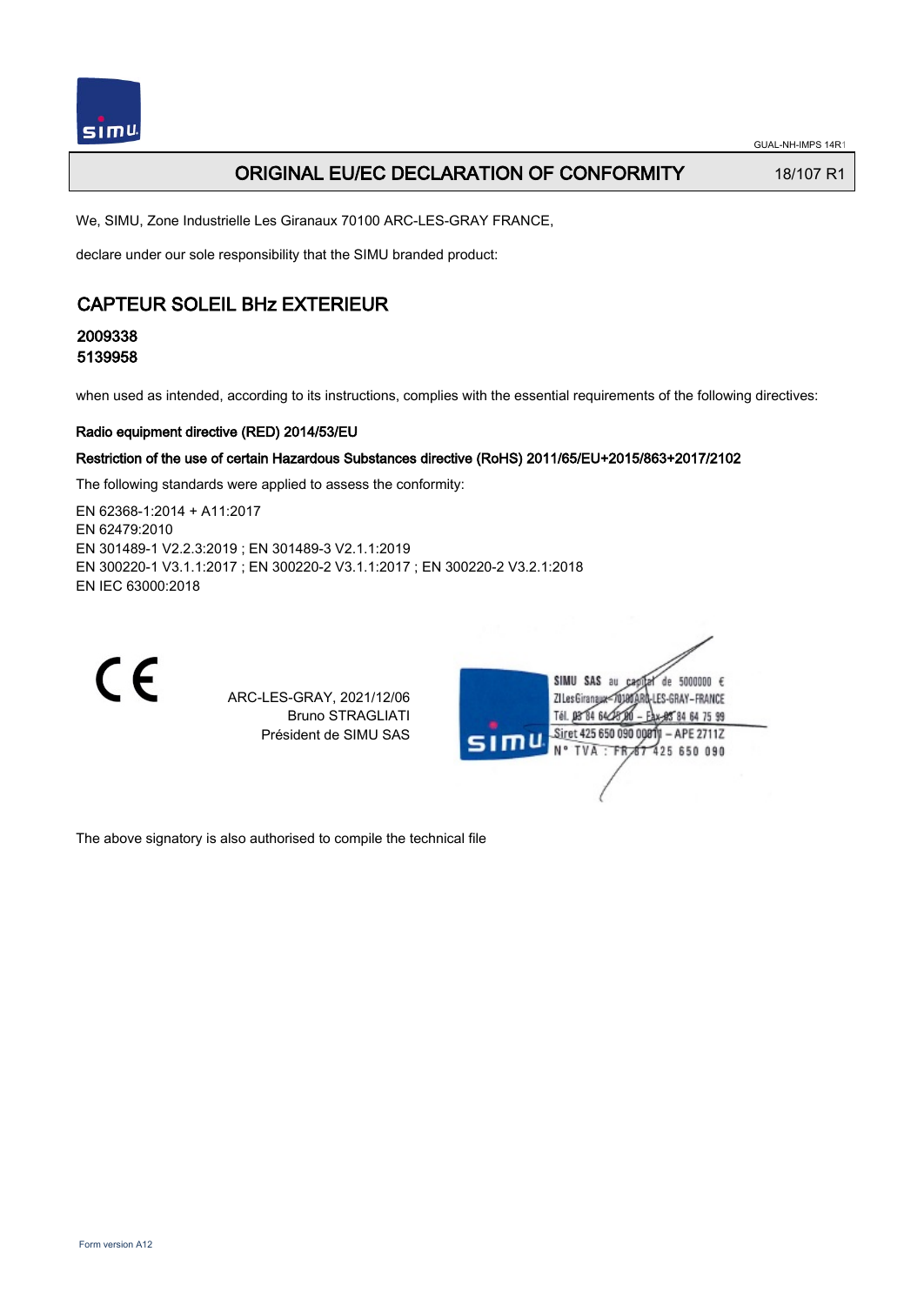

## ORIGINAL EU/EC DECLARATION OF CONFORMITY DECLARATION EU/CE DE CONFORMITE ORIGINALE

18/107 R1

We, SIMU, Zone Industrielle Les Giranaux 70100 ARC-LES-GRAY FRANCE, Nous,

declare under our sole responsibility that the SIMU branded product: declarons sous notre seule responsabilité que le produit de marque SIMU

# CAPTEUR SOLEIL BHz EXTERIEUR

## 2009338 5139958

when used as intended, according to its instructions, complies with the essential requirements of the following directives: utilisé, selon l'usage prévu, comme décrit dans son manuel d'utilisation, est conforme aux exigences essentielles des directives suivantes

#### Radio equipment directive (RED) 2014/53/EU

Directive sur les équipements radio 2014/53/EU

### Restriction of the use of certain Hazardous Substances directive (RoHS) 2011/65/EU+2015/863+2017/2102

Directive RoHS 2011/65/EU+2015/863+2017/2102

The following standards were applied to assess the conformity: Les normes de référence suivantes ont été appliquées pour évaluer la conformité

EN 62368‑1:2014 + A11:2017 EN 62479:2010 EN 301489‑1 V2.2.3:2019 ; EN 301489‑3 V2.1.1:2019 EN 300220‑1 V3.1.1:2017 ; EN 300220‑2 V3.1.1:2017 ; EN 300220‑2 V3.2.1:2018 EN IEC 63000:2018

CE

ARC-LES-GRAY, 2021/12/06 Bruno STRAGLIATI Président de SIMU SAS



The above signatory is also authorised to compile the technical file La personne signataire ci-dessus est aussi celle autorisée à constituer le dossier technique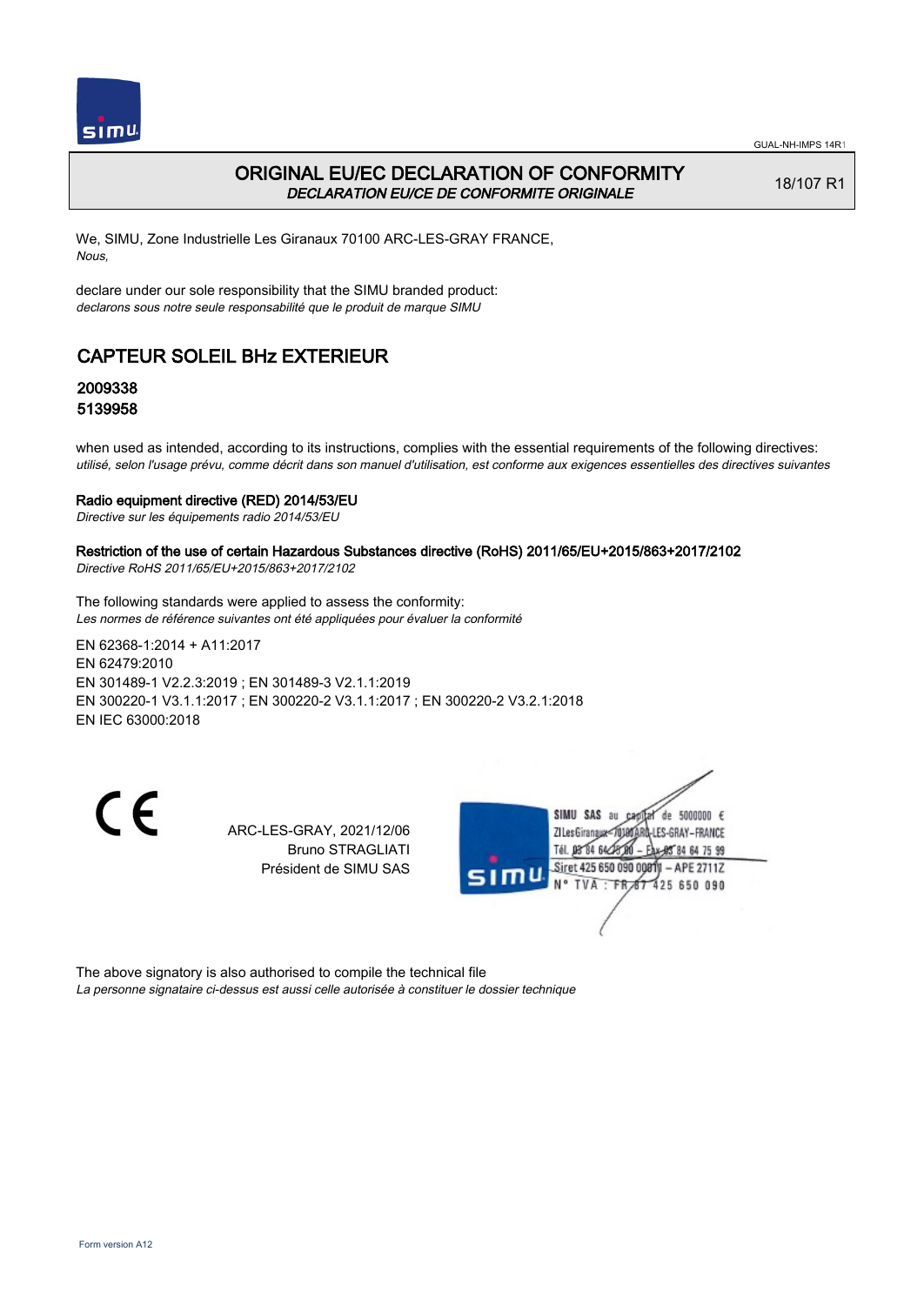

## ORIGINAL EU/EC DECLARATION OF CONFORMITY ORIGINAL EU/EG-KONFORMITÄTSERKLÄRUNG

18/107 R1

We, SIMU, Zone Industrielle Les Giranaux 70100 ARC-LES-GRAY FRANCE, Wir,

declare under our sole responsibility that the SIMU branded product: erklären unter unserer alleinigen Verantwortung, dass das mit der Marke SIMU versehene Produkt

# CAPTEUR SOLEIL BHz EXTERIEUR

## 2009338 5139958

when used as intended, according to its instructions, complies with the essential requirements of the following directives: den einschlägigen Bestimmungen der folgenden Richtlinien entspricht, wenn es nach den Anweisungen des Herstellers bestimmungsgemäß verwendet wird

### Radio equipment directive (RED) 2014/53/EU

Funkanlagen-Richtlinie 2014/53/EU

### Restriction of the use of certain Hazardous Substances directive (RoHS) 2011/65/EU+2015/863+2017/2102

RoHS-Richtlinie 2011/65/EU+2015/863+2017/2102

The following standards were applied to assess the conformity: Die Konformität wird durch die Einhaltung folgender Normen nachgewiesen

EN 62368‑1:2014 + A11:2017 EN 62479:2010 EN 301489‑1 V2.2.3:2019 ; EN 301489‑3 V2.1.1:2019 EN 300220‑1 V3.1.1:2017 ; EN 300220‑2 V3.1.1:2017 ; EN 300220‑2 V3.2.1:2018 EN IEC 63000:2018

 $\epsilon$ 

ARC-LES-GRAY, 2021/12/06 Bruno STRAGLIATI Président de SIMU SAS



The above signatory is also authorised to compile the technical file

Die oben genannte Person ist auch bevollmächtigt, die relevanten technischen Unterlagen zusammenzustellen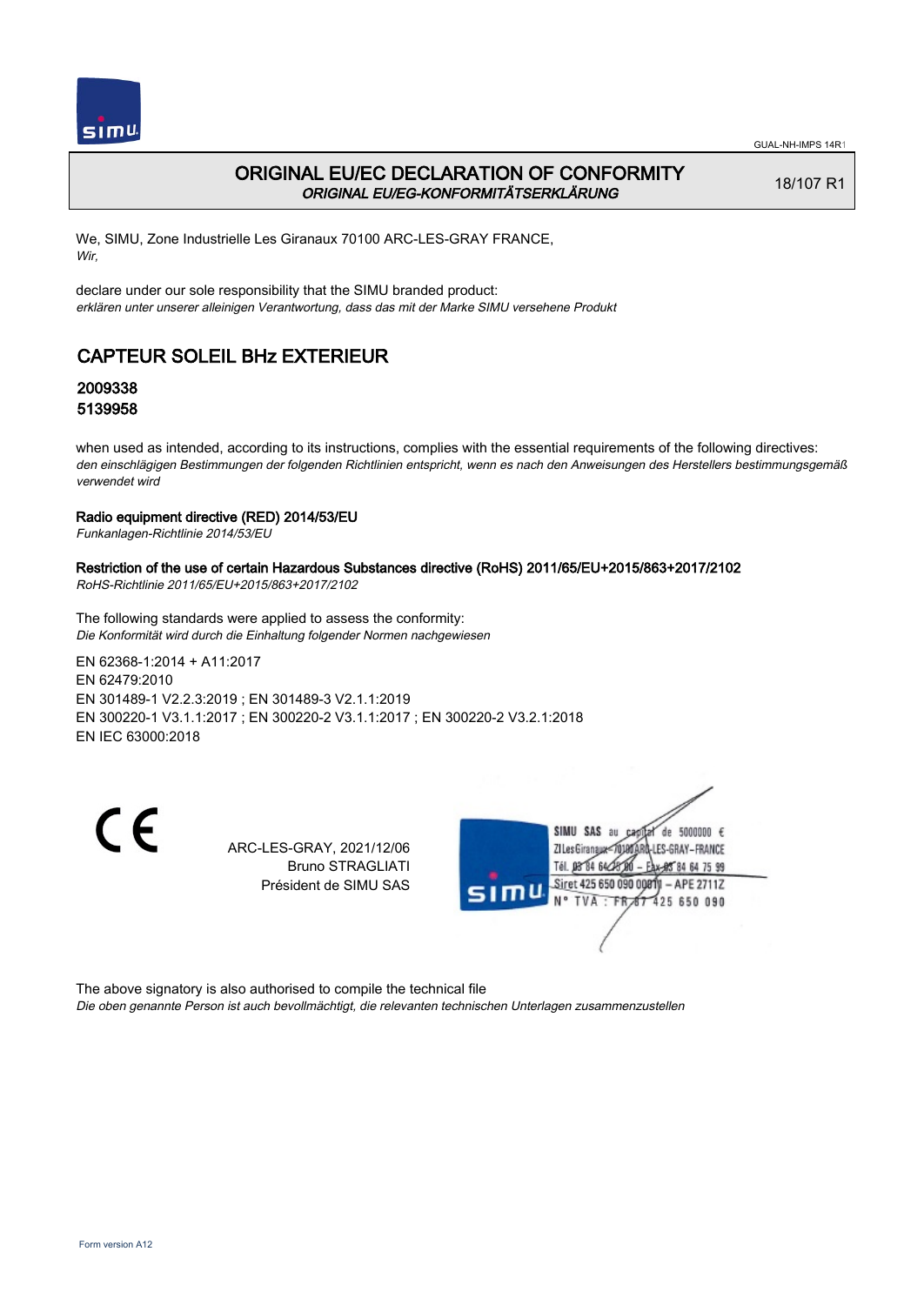

## ORIGINAL EU/EC DECLARATION OF CONFORMITY DECLARACIÓN UE/CE DE CONFORMIDAD ORIGINAL

18/107 R1

We, SIMU, Zone Industrielle Les Giranaux 70100 ARC-LES-GRAY FRANCE, Nosotros,

declare under our sole responsibility that the SIMU branded product: declaramos bajo nuestra única responsabilidad, que los productos de la marca SIMU

# CAPTEUR SOLEIL BHz EXTERIEUR

## 2009338 5139958

when used as intended, according to its instructions, complies with the essential requirements of the following directives: cuando se utilizan según el uso previsto, de conformidad con sus instrucciones, cumplen con los requisitos esenciales de las siguientes directivas

### Radio equipment directive (RED) 2014/53/EU

Directiva equipos radioeléctricos 2014/53/EU

### Restriction of the use of certain Hazardous Substances directive (RoHS) 2011/65/EU+2015/863+2017/2102

Directiva RoHS 2011/65/EU+2015/863+2017/2102

The following standards were applied to assess the conformity: Las siguientes normas de referencia han sido aplicadas para evaluar la conformidad

EN 62368‑1:2014 + A11:2017 EN 62479:2010 EN 301489‑1 V2.2.3:2019 ; EN 301489‑3 V2.1.1:2019 EN 300220‑1 V3.1.1:2017 ; EN 300220‑2 V3.1.1:2017 ; EN 300220‑2 V3.2.1:2018 EN IEC 63000:2018

 $\epsilon$ 

ARC-LES-GRAY, 2021/12/06 Bruno STRAGLIATI Président de SIMU SAS



The above signatory is also authorised to compile the technical file

el firmante, anteriormente mencionado tambien esta facultado para elaborar el expediente tecnico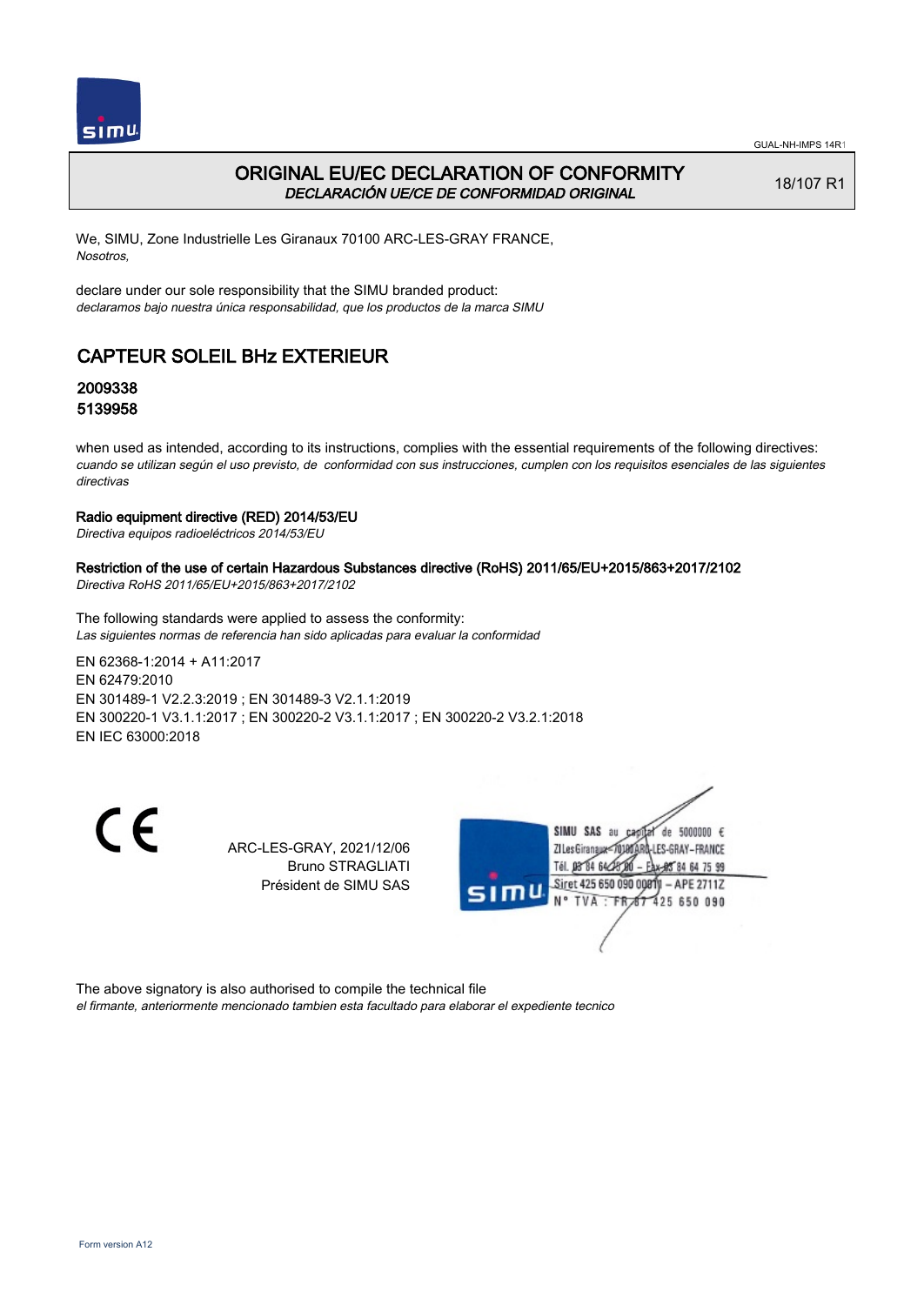

## ORIGINAL EU/EC DECLARATION OF CONFORMITY DICHIARAZIONE DI CONFORMITÀ UE/CE ORIGINALE

18/107 R1

We, SIMU, Zone Industrielle Les Giranaux 70100 ARC-LES-GRAY FRANCE, Noi,

declare under our sole responsibility that the SIMU branded product: dichiariamo sotto la nostra esclusiva responsabilità che l'appareccho di marca SIMU

# CAPTEUR SOLEIL BHz EXTERIEUR

## 2009338 5139958

when used as intended, according to its instructions, complies with the essential requirements of the following directives: se utilizzato secondo l'uso previsto, come descritto nel suo manuale d'istruzioni, è conforme ai requisiti essenziali delle seguenti Direttive

#### Radio equipment directive (RED) 2014/53/EU

Direttiva apparecchiature radio 2014/53/EU

### Restriction of the use of certain Hazardous Substances directive (RoHS) 2011/65/EU+2015/863+2017/2102

Direttiva RoHS 2011/65/EU+2015/863+2017/2102

The following standards were applied to assess the conformity: I seguenti standard di riferimento sono stati applicati per ottenere la conformità

EN 62368‑1:2014 + A11:2017 EN 62479:2010 EN 301489‑1 V2.2.3:2019 ; EN 301489‑3 V2.1.1:2019 EN 300220‑1 V3.1.1:2017 ; EN 300220‑2 V3.1.1:2017 ; EN 300220‑2 V3.2.1:2018 EN IEC 63000:2018

CE

ARC-LES-GRAY, 2021/12/06 Bruno STRAGLIATI Président de SIMU SAS



The above signatory is also authorised to compile the technical file Il firmatario è inoltre autorizzato a costituire il fascicolo tecnico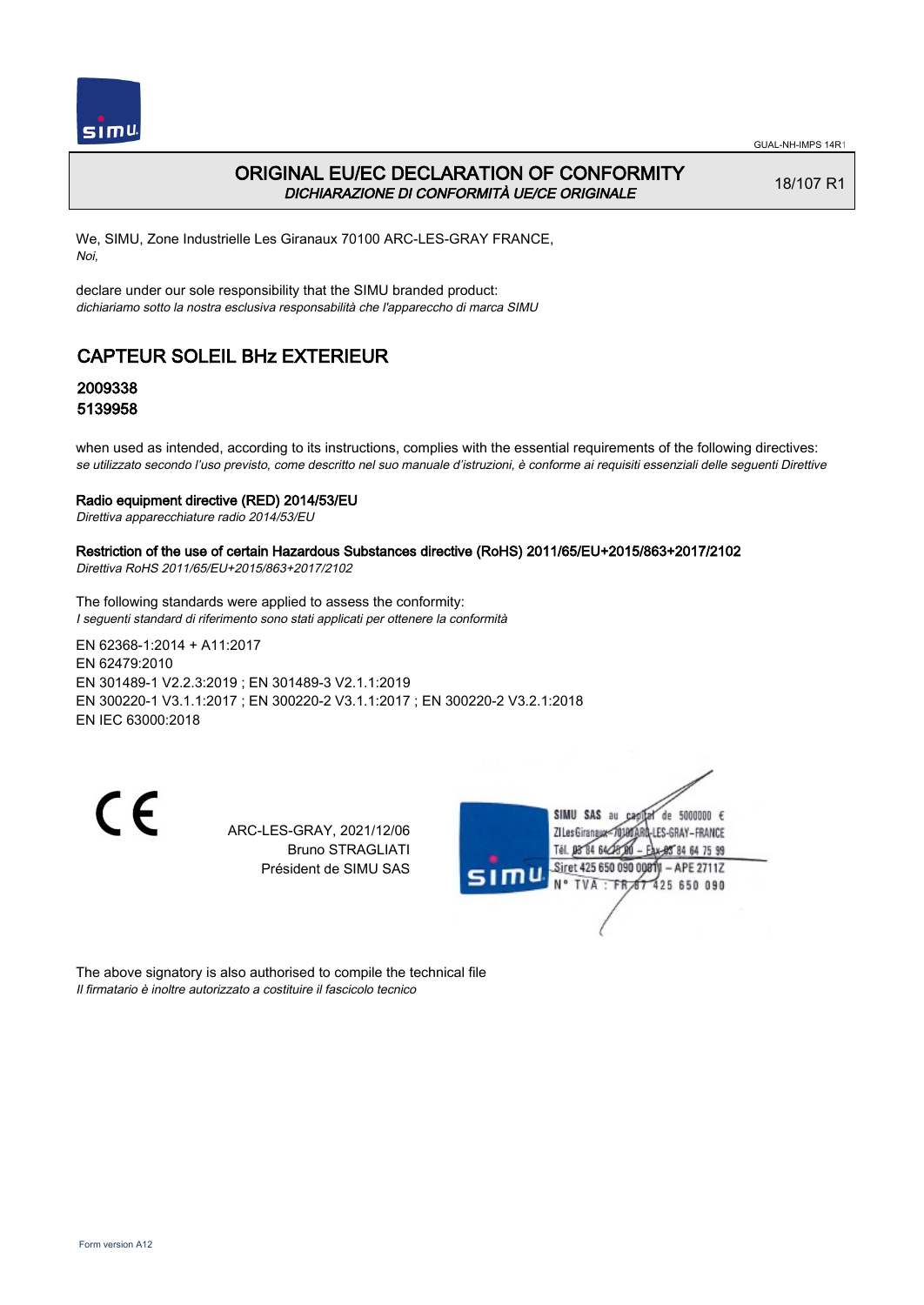

## ORIGINAL EU/EC DECLARATION OF CONFORMITY ОРИГИНАЛНА EU/EC ДЕКЛАРАЦИЯ ЗА СЪОТВЕТСТВИЕ

18/107 R1

We, SIMU, Zone Industrielle Les Giranaux 70100 ARC-LES-GRAY FRANCE, Ние,

declare under our sole responsibility that the SIMU branded product: декларираме на своя лична отговорност, че продукт с търговска марка SIMU

# CAPTEUR SOLEIL BHz EXTERIEUR

## 2009338 5139958

when used as intended, according to its instructions, complies with the essential requirements of the following directives: когато се използва съобразно предназначението си и в съответствие с инструкциите е в съответствие с основните изисквания на следните директиви

### Radio equipment directive (RED) 2014/53/EU

Директива за радио оборудване 2014/53/EU

### Restriction of the use of certain Hazardous Substances directive (RoHS) 2011/65/EU+2015/863+2017/2102

RoHS Директива относно ограничението на употребата на определени опасни вещества в електрическото и електронното оборудване 2011/65/EU+2015/863+2017/2102

The following standards were applied to assess the conformity: Следните референтни стандарти са приложени за оценяване на съответствието

EN 62368‑1:2014 + A11:2017 EN 62479:2010 EN 301489‑1 V2.2.3:2019 ; EN 301489‑3 V2.1.1:2019 EN 300220‑1 V3.1.1:2017 ; EN 300220‑2 V3.1.1:2017 ; EN 300220‑2 V3.2.1:2018 EN IEC 63000:2018

CE

ARC-LES-GRAY, 2021/12/06 Bruno STRAGLIATI Président de SIMU SAS



The above signatory is also authorised to compile the technical file Гоеподписващия също е упълномощен да съставя техническо досие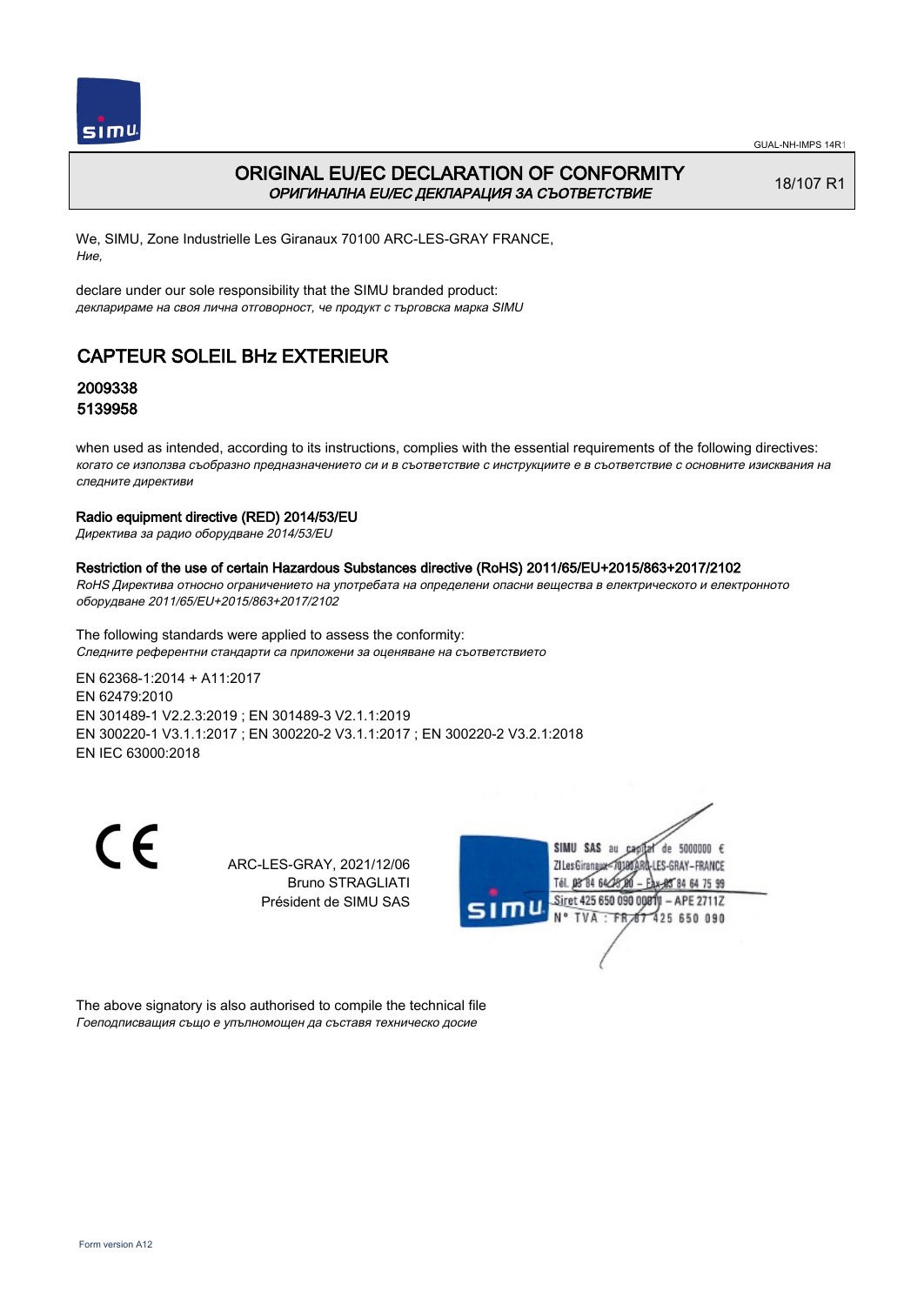

## ORIGINAL EU/EC DECLARATION OF CONFORMITY ORIGINÁLNÍ EU/ES PROHLÁŠENÍ O SHODĚ

18/107 R1

We, SIMU, Zone Industrielle Les Giranaux 70100 ARC-LES-GRAY FRANCE, My,

declare under our sole responsibility that the SIMU branded product: prohlašujeme na svou výlučnou odpovědnost, že výrobek značky SIMU

# CAPTEUR SOLEIL BHz EXTERIEUR

## 2009338 5139958

when used as intended, according to its instructions, complies with the essential requirements of the following directives: pokud je používán v souladu s účelem použití a s návodem, splňuje základní požadavky těchto směrnic

### Radio equipment directive (RED) 2014/53/EU

Směrnice o dodávání rádiových zařízení na trh 2014/53/EU

#### Restriction of the use of certain Hazardous Substances directive (RoHS) 2011/65/EU+2015/863+2017/2102

Směrnice o omezení používání některých nebezpečných látek v elektrických a elektronických zařízeních 2011/65/EU+2015/863+2017/2102

The following standards were applied to assess the conformity: Pro posouzení shody byly použity následující normy

EN 62368‑1:2014 + A11:2017 EN 62479:2010 EN 301489‑1 V2.2.3:2019 ; EN 301489‑3 V2.1.1:2019 EN 300220‑1 V3.1.1:2017 ; EN 300220‑2 V3.1.1:2017 ; EN 300220‑2 V3.2.1:2018 EN IEC 63000:2018

CE

ARC-LES-GRAY, 2021/12/06 Bruno STRAGLIATI Président de SIMU SAS



The above signatory is also authorised to compile the technical file Výše uvedená osoba je také osoba pověřená sestavením technické dokumentace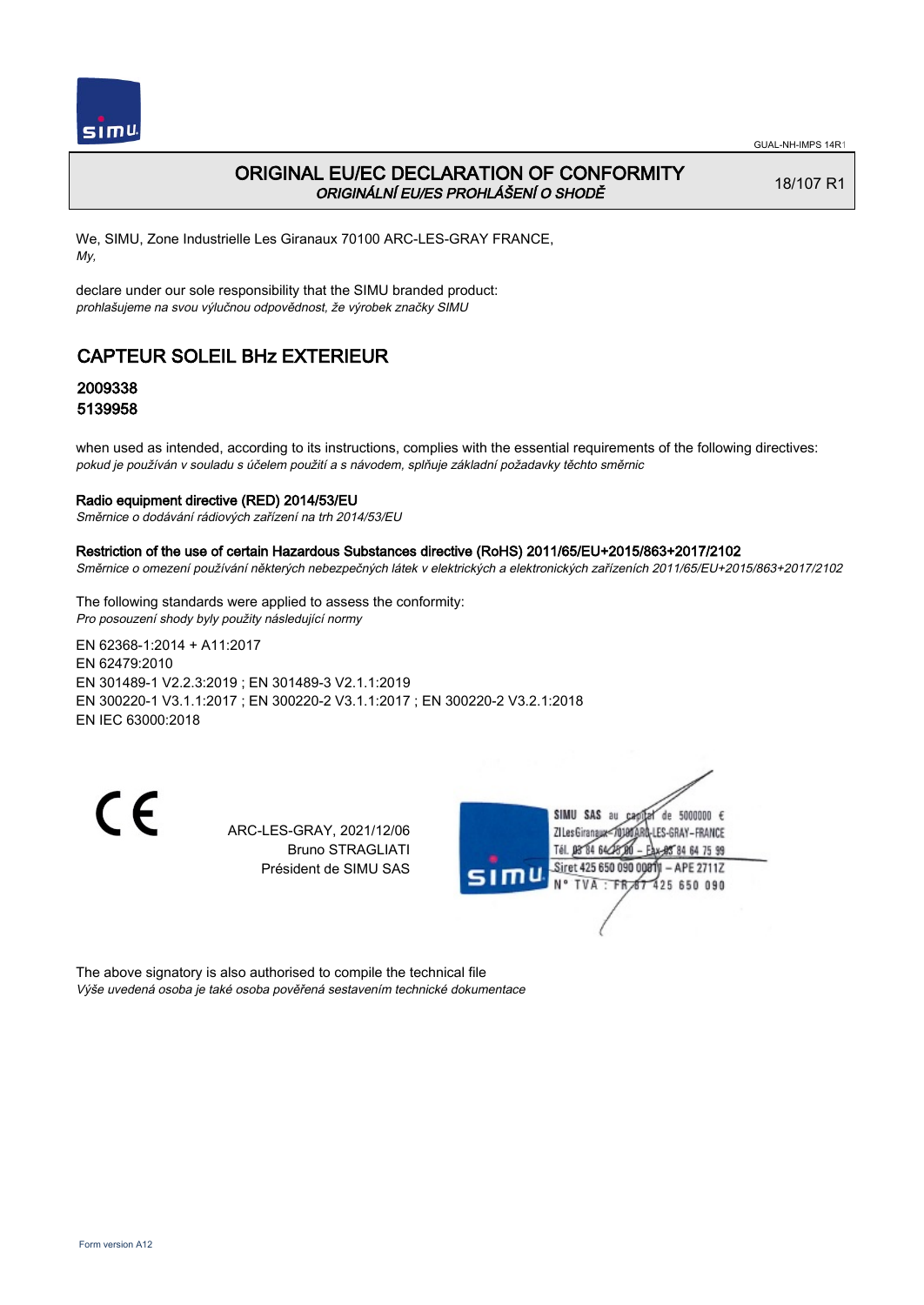

## ORIGINAL EU/EC DECLARATION OF CONFORMITY ORIGINAL EU/EF-OVERENSSTEMMELSESERKLÆRING

18/107 R1

We, SIMU, Zone Industrielle Les Giranaux 70100 ARC-LES-GRAY FRANCE, Vi,

declare under our sole responsibility that the SIMU branded product: erklærer som eneansvarlige, at SIMU mærkede produkter

# CAPTEUR SOLEIL BHz EXTERIEUR

## 2009338 5139958

when used as intended, according to its instructions, complies with the essential requirements of the following directives: når det anvendes efter hensigten, efter dennes instrukser, overholder kravene i følgende direktiver

### Radio equipment directive (RED) 2014/53/EU

Radioudstyrsdirektivet 2014/53/EU

### Restriction of the use of certain Hazardous Substances directive (RoHS) 2011/65/EU+2015/863+2017/2102

RoHS direktiv 2011/65/EU+2015/863+2017/2102

The following standards were applied to assess the conformity: Referencestandarderne der følger blev anvendt til at vurdere overholdelsen

EN 62368‑1:2014 + A11:2017 EN 62479:2010 EN 301489‑1 V2.2.3:2019 ; EN 301489‑3 V2.1.1:2019 EN 300220‑1 V3.1.1:2017 ; EN 300220‑2 V3.1.1:2017 ; EN 300220‑2 V3.2.1:2018 EN IEC 63000:2018

CE

ARC-LES-GRAY, 2021/12/06 Bruno STRAGLIATI Président de SIMU SAS



The above signatory is also authorised to compile the technical file Personen nævnt ovenfor er også godkendt til at udarbejde det tekniske dossier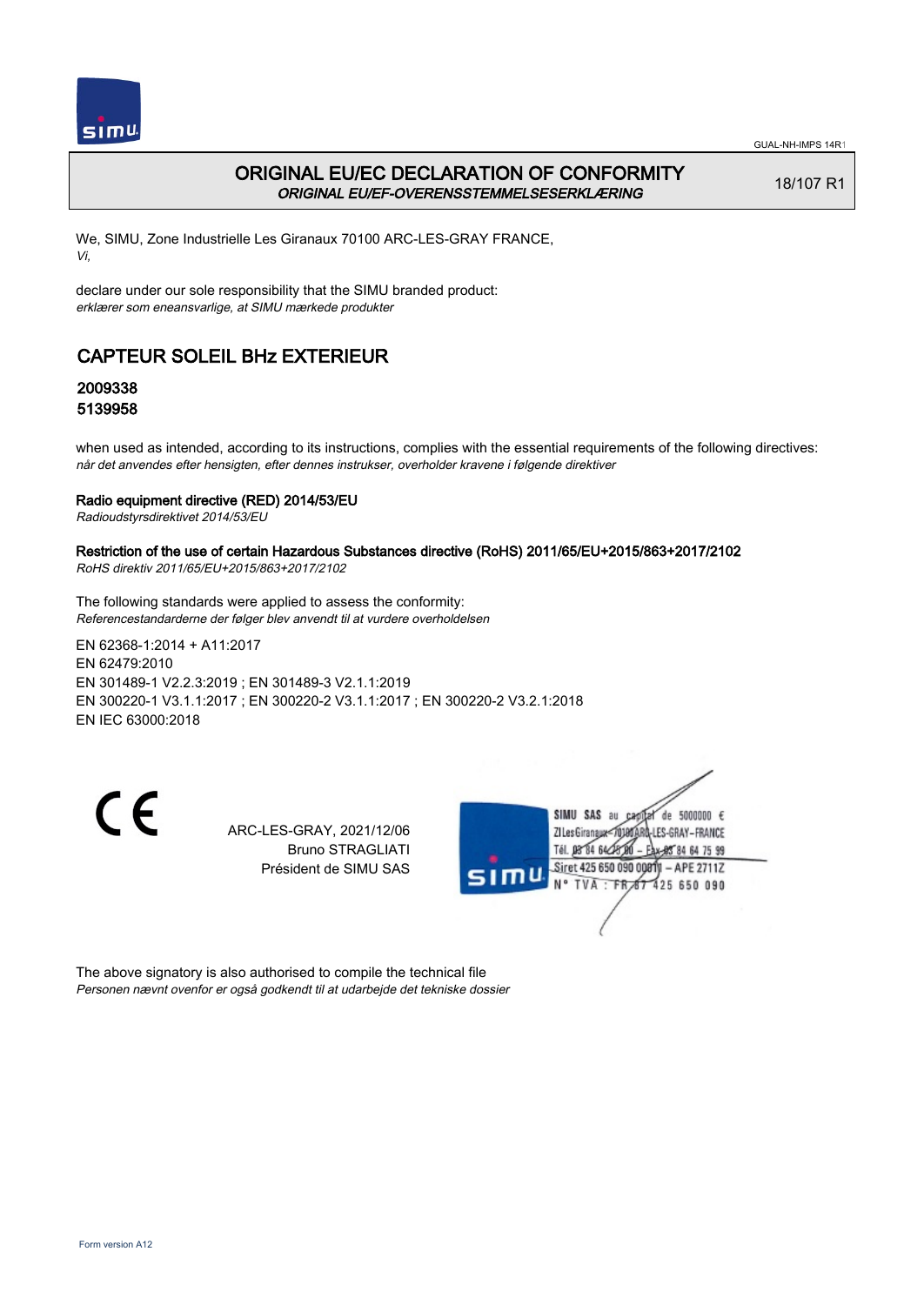

## ORIGINAL EU/EC DECLARATION OF CONFORMITY EL/EK VASTAVUSDEKLARATSIOON

18/107 R1

We, SIMU, Zone Industrielle Les Giranaux 70100 ARC-LES-GRAY FRANCE, Meie,

declare under our sole responsibility that the SIMU branded product: kinnitame kogu vastutusega, et SIMU kaubamärgiga tooted

## CAPTEUR SOLEIL BHz EXTERIEUR

## 2009338 5139958

when used as intended, according to its instructions, complies with the essential requirements of the following directives: kui kasutatakse eesmärgipäraselt ja juhiste kohaselt, vastavad käesoleva direktiivi põhinõuetele

#### Radio equipment directive (RED) 2014/53/EU

Direktiiv raadioseadmete turul kättesaadavuse kohta 2014/53/EU

#### Restriction of the use of certain Hazardous Substances directive (RoHS) 2011/65/EU+2015/863+2017/2102

RoHs direktiiv ohtlike ainete kasutamise piirangute kohta elektri- ja elektroonikaseadmetes 2011/65/EU+2015/863+2017/2102

The following standards were applied to assess the conformity: Vastavusdeklaratsiooni hindamiseks kasutatakse järgmisi standardeid

EN 62368‑1:2014 + A11:2017 EN 62479:2010 EN 301489‑1 V2.2.3:2019 ; EN 301489‑3 V2.1.1:2019 EN 300220‑1 V3.1.1:2017 ; EN 300220‑2 V3.1.1:2017 ; EN 300220‑2 V3.2.1:2018 EN IEC 63000:2018

CE

ARC-LES-GRAY, 2021/12/06 Bruno STRAGLIATI Président de SIMU SAS



The above signatory is also authorised to compile the technical file Eelpool nimetatud isik on volitatud koostama tehnilist dokumentatsiooni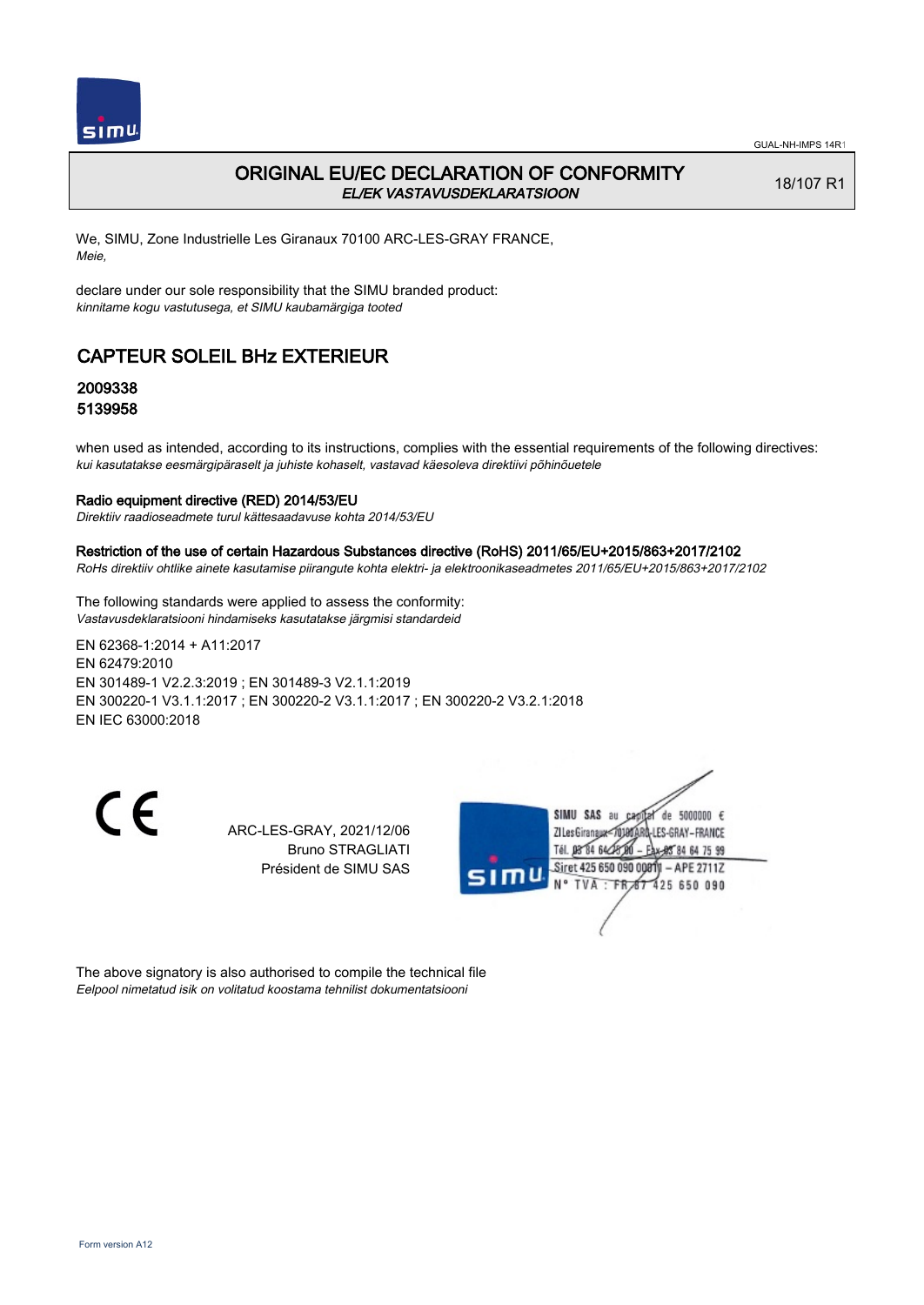

## ORIGINAL EU/EC DECLARATION OF CONFORMITY ALKUPERÄISET EU/EY-VAATIMUSTENMUKAISUUSVAKUUTUS

18/107 R1

We, SIMU, Zone Industrielle Les Giranaux 70100 ARC-LES-GRAY FRANCE, Me,

declare under our sole responsibility that the SIMU branded product: vakuutamme omalla vastuullamme, että SIMU merkkituote

# CAPTEUR SOLEIL BHz EXTERIEUR

## 2009338 5139958

when used as intended, according to its instructions, complies with the essential requirements of the following directives: kun käytettynä oikein ja sen ohjeiden mukaan, noudattaa seuraavien direktiivien olennaisia vaatimuksia

### Radio equipment directive (RED) 2014/53/EU

Radiolaitteiden direktiivin 2014/53/EU

### Restriction of the use of certain Hazardous Substances directive (RoHS) 2011/65/EU+2015/863+2017/2102

RoHS direktiivin 2011/65/EU+2015/863+2017/2102

The following standards were applied to assess the conformity: Seuraavia viitestandardeja sovellettiin vaatimustenmukaisuusvakuutusta arvioitaessa

EN 62368‑1:2014 + A11:2017 EN 62479:2010 EN 301489‑1 V2.2.3:2019 ; EN 301489‑3 V2.1.1:2019 EN 300220‑1 V3.1.1:2017 ; EN 300220‑2 V3.1.1:2017 ; EN 300220‑2 V3.2.1:2018 EN IEC 63000:2018

CE

ARC-LES-GRAY, 2021/12/06 Bruno STRAGLIATI Président de SIMU SAS



The above signatory is also authorised to compile the technical file Yllä allekirjoittaja on myös valtuutettu kokoamaan teknisten tiedostojen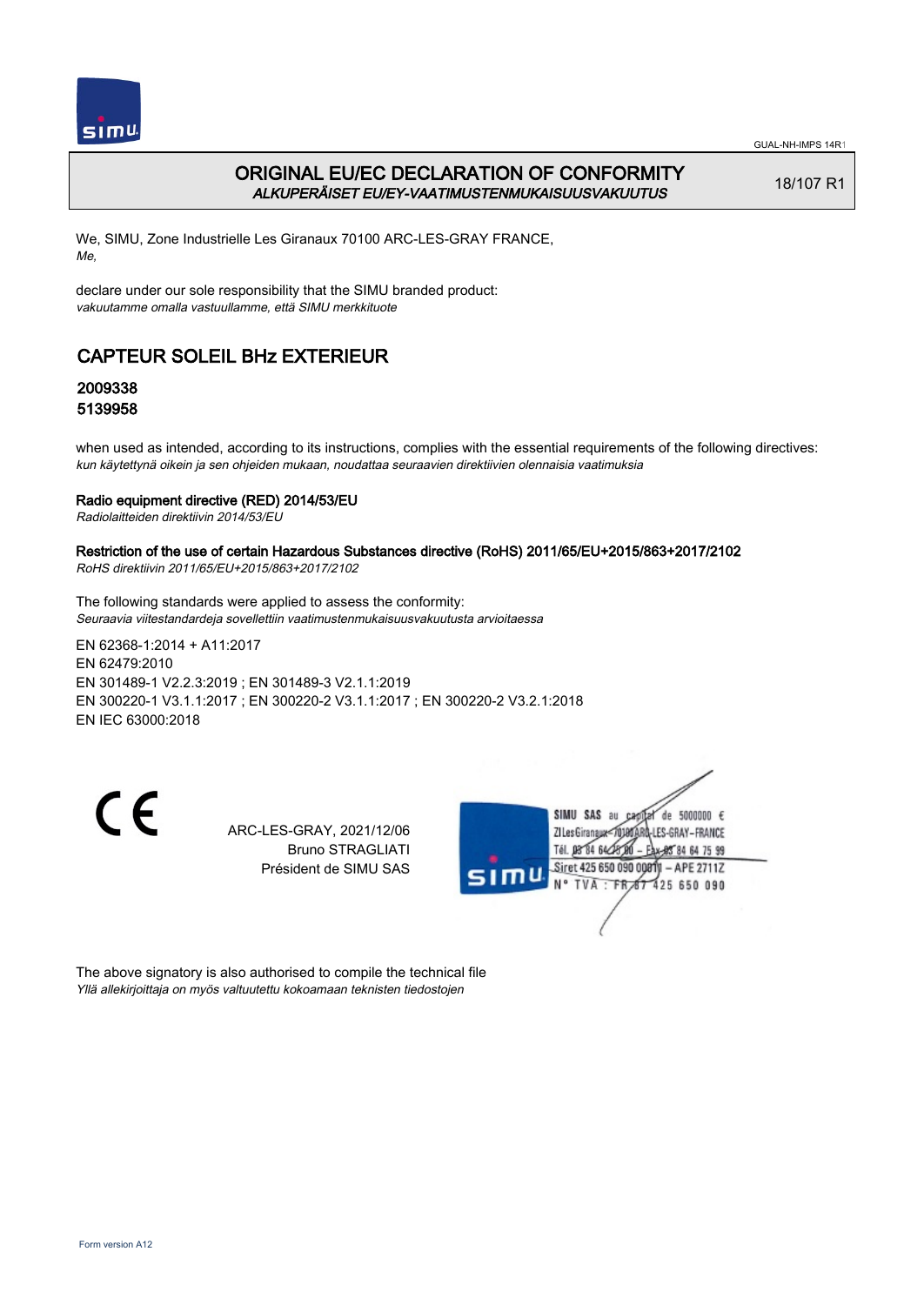

## ORIGINAL EU/EC DECLARATION OF CONFORMITY ΠΡΩΤΟΤΥΠΟ ΔΗΛΩΣΗ ΣΥΜΜΟΡΦΩΣΗΣ ΕΕ/EK

18/107 R1

We, SIMU, Zone Industrielle Les Giranaux 70100 ARC-LES-GRAY FRANCE, εμείς,

declare under our sole responsibility that the SIMU branded product: Δηλώνουμε αναλαμβάνοντας την αποκλειστική ευθύνη ότι το επώνυμο προϊόν SIMU

# CAPTEUR SOLEIL BHz EXTERIEUR

## 2009338 5139958

when used as intended, according to its instructions, complies with the essential requirements of the following directives: όταν χρησιμοποιείται όπως έχει προβλεφθεί, σύμφωνα με τις οδηγίες του, συμφωνεί με τις βασικές απαιτήσεις των ακόλουθων οδηγιών

### Radio equipment directive (RED) 2014/53/EU

Οδηγία ραδιοεξοπλισμού 2014/53/EU

# Restriction of the use of certain Hazardous Substances directive (RoHS) 2011/65/EU+2015/863+2017/2102

Οδηγίας RoHS 2011/65/EU+2015/863+2017/2102

The following standards were applied to assess the conformity: Τα πρότυπα αναφοράς που ακολουθούν εφαρμόστηκαν με σκοπό την αξιολόγηση της συμμόρφωσης

EN 62368‑1:2014 + A11:2017 EN 62479:2010 EN 301489‑1 V2.2.3:2019 ; EN 301489‑3 V2.1.1:2019 EN 300220‑1 V3.1.1:2017 ; EN 300220‑2 V3.1.1:2017 ; EN 300220‑2 V3.2.1:2018 EN IEC 63000:2018

CE

ARC-LES-GRAY, 2021/12/06 Bruno STRAGLIATI Président de SIMU SAS



The above signatory is also authorised to compile the technical file Το πρόσωπο που αναφέρεται παραπάνω είναι επίσης εξουσιοδοτημένο να καταρτίσει τον τεχνικό φάκελο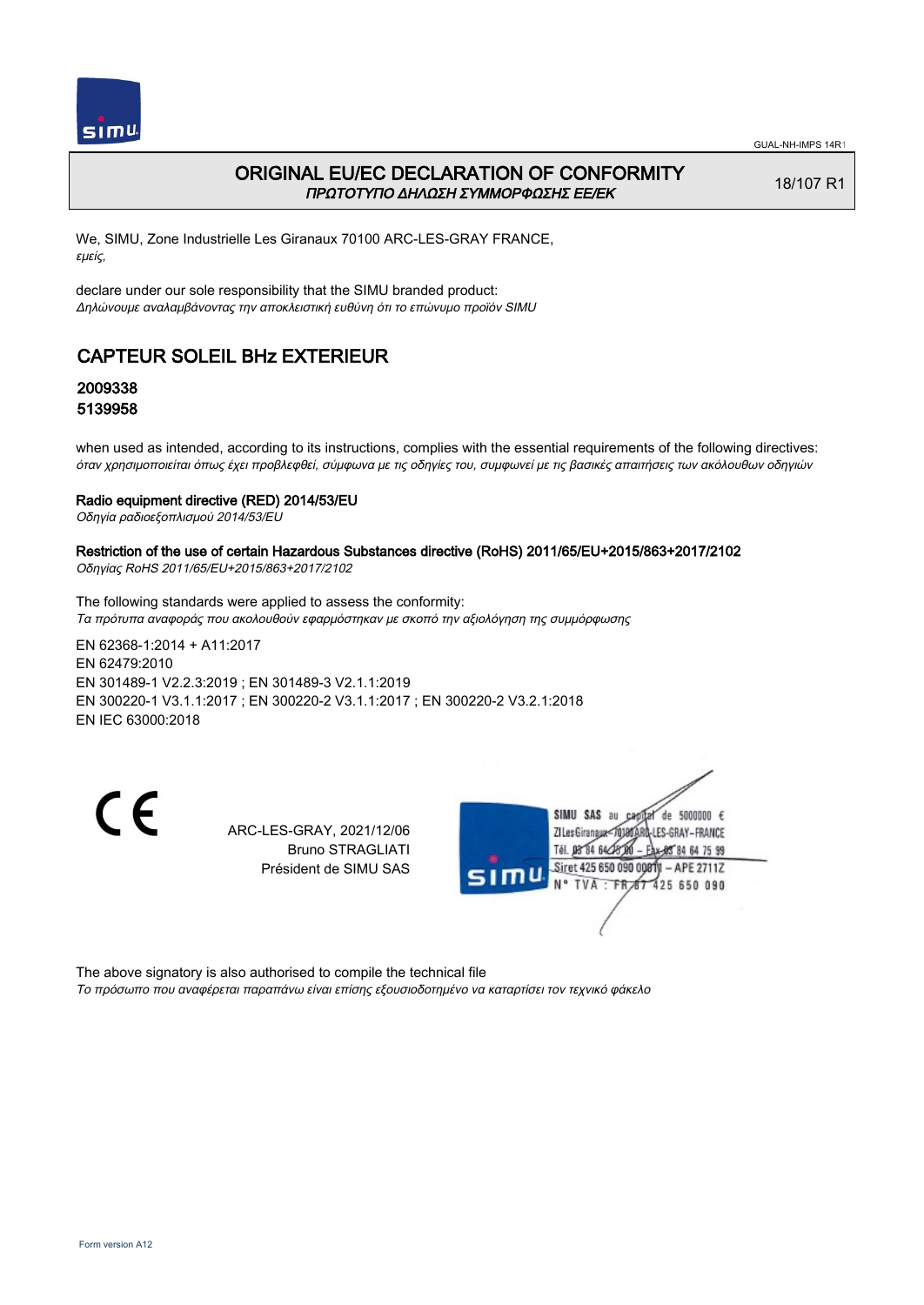

## ORIGINAL EU/EC DECLARATION OF CONFORMITY ORGINALNA EU/EC DEKLARACIJA O USKLAĐENOSTI

18/107 R1

We, SIMU, Zone Industrielle Les Giranaux 70100 ARC-LES-GRAY FRANCE, Mi,

declare under our sole responsibility that the SIMU branded product: izjavljujemo pod punom odgovornošču da je proizvod marke SIMU

# CAPTEUR SOLEIL BHz EXTERIEUR

## 2009338 5139958

when used as intended, according to its instructions, complies with the essential requirements of the following directives: ako se upotrebljava prema namjeni, prema važećim uputama, usklađen sa prijeko potrebnim zahtijevima slijedećih direktiva

### Radio equipment directive (RED) 2014/53/EU

Direktiva za radijsku opremu 2014/53/EU

### Restriction of the use of certain Hazardous Substances directive (RoHS) 2011/65/EU+2015/863+2017/2102

Direktiva RoHS 2011/65/EU+2015/863+2017/2102

The following standards were applied to assess the conformity: Slijedeće reference standarda se primjenjuju da se odredi usklađenost

EN 62368‑1:2014 + A11:2017 EN 62479:2010 EN 301489‑1 V2.2.3:2019 ; EN 301489‑3 V2.1.1:2019 EN 300220‑1 V3.1.1:2017 ; EN 300220‑2 V3.1.1:2017 ; EN 300220‑2 V3.2.1:2018 EN IEC 63000:2018

CE

ARC-LES-GRAY, 2021/12/06 Bruno STRAGLIATI Président de SIMU SAS



The above signatory is also authorised to compile the technical file Gore navedeni potpisnik također je ovlašten za sastavljanje tehničkog dokumenta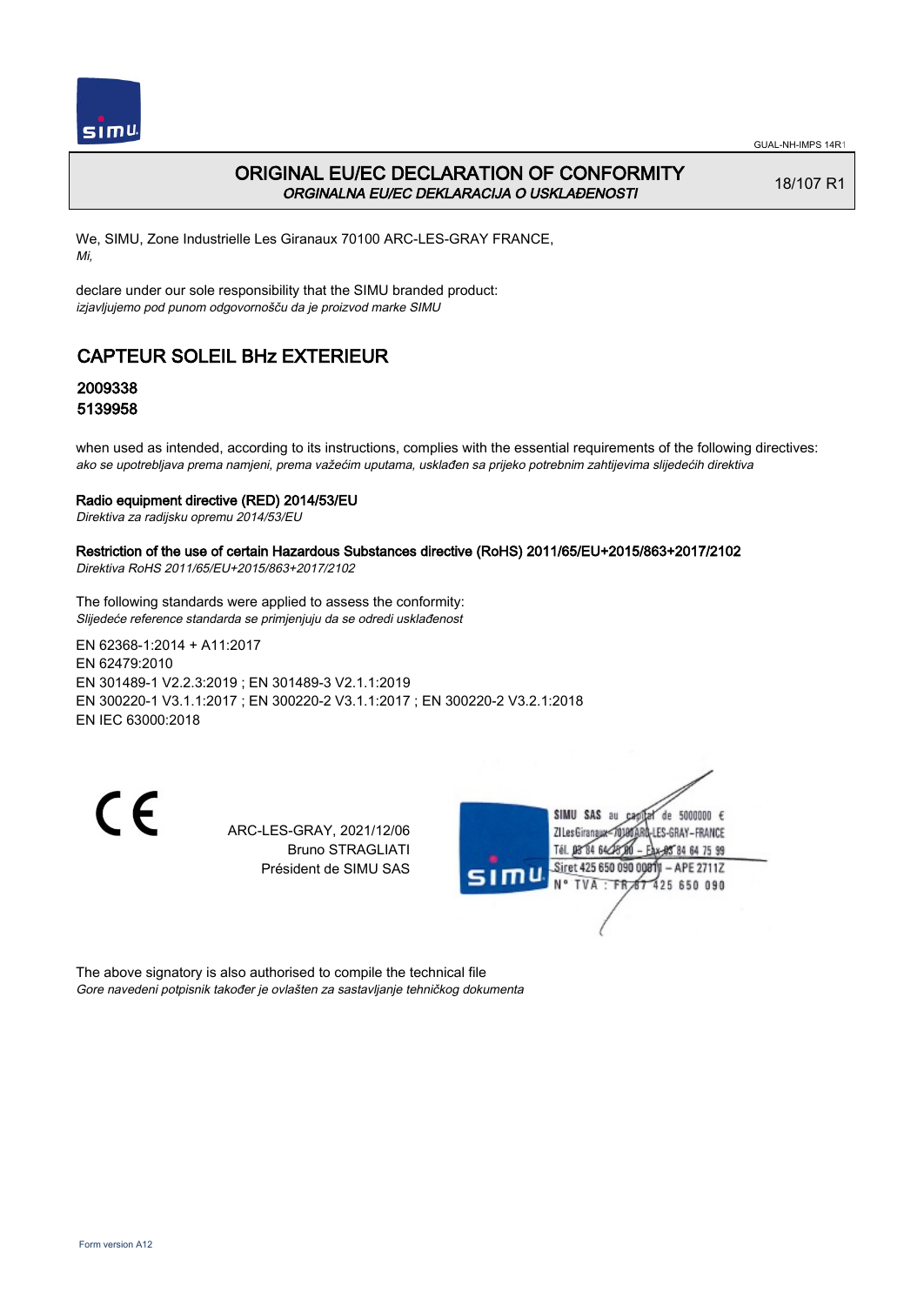

### ORIGINAL EU/EC DECLARATION OF CONFORMITY Eredeti EU/CE Megfelelőségi Nyilatkozat

18/107 R1

We, SIMU, Zone Industrielle Les Giranaux 70100 ARC-LES-GRAY FRANCE, Alulírott,

declare under our sole responsibility that the SIMU branded product: felelősségünk teljes tudatában kijelentjük, hogy a szóban forgó SIMU termék

# CAPTEUR SOLEIL BHz EXTERIEUR

## 2009338 5139958

when used as intended, according to its instructions, complies with the essential requirements of the following directives: megfelel, az alábbi irányelvekben megfogalmazott alapvető követelményeknek

#### Radio equipment directive (RED) 2014/53/EU

A rádióberendezésekről szóló irányelv 2014/53/EU

### Restriction of the use of certain Hazardous Substances directive (RoHS) 2011/65/EU+2015/863+2017/2102

RoHS irányelv 2011/65/EU+2015/863+2017/2102

The following standards were applied to assess the conformity: A megfelelőség biztosításának érdekében az alábbi szabványok kerültek alkalmazásra

EN 62368‑1:2014 + A11:2017 EN 62479:2010 EN 301489‑1 V2.2.3:2019 ; EN 301489‑3 V2.1.1:2019 EN 300220‑1 V3.1.1:2017 ; EN 300220‑2 V3.1.1:2017 ; EN 300220‑2 V3.2.1:2018 EN IEC 63000:2018

CE

ARC-LES-GRAY, 2021/12/06 Bruno STRAGLIATI Président de SIMU SAS



The above signatory is also authorised to compile the technical file A fent említett aláíró is jogosult a műszaki dokumentáció összeállítására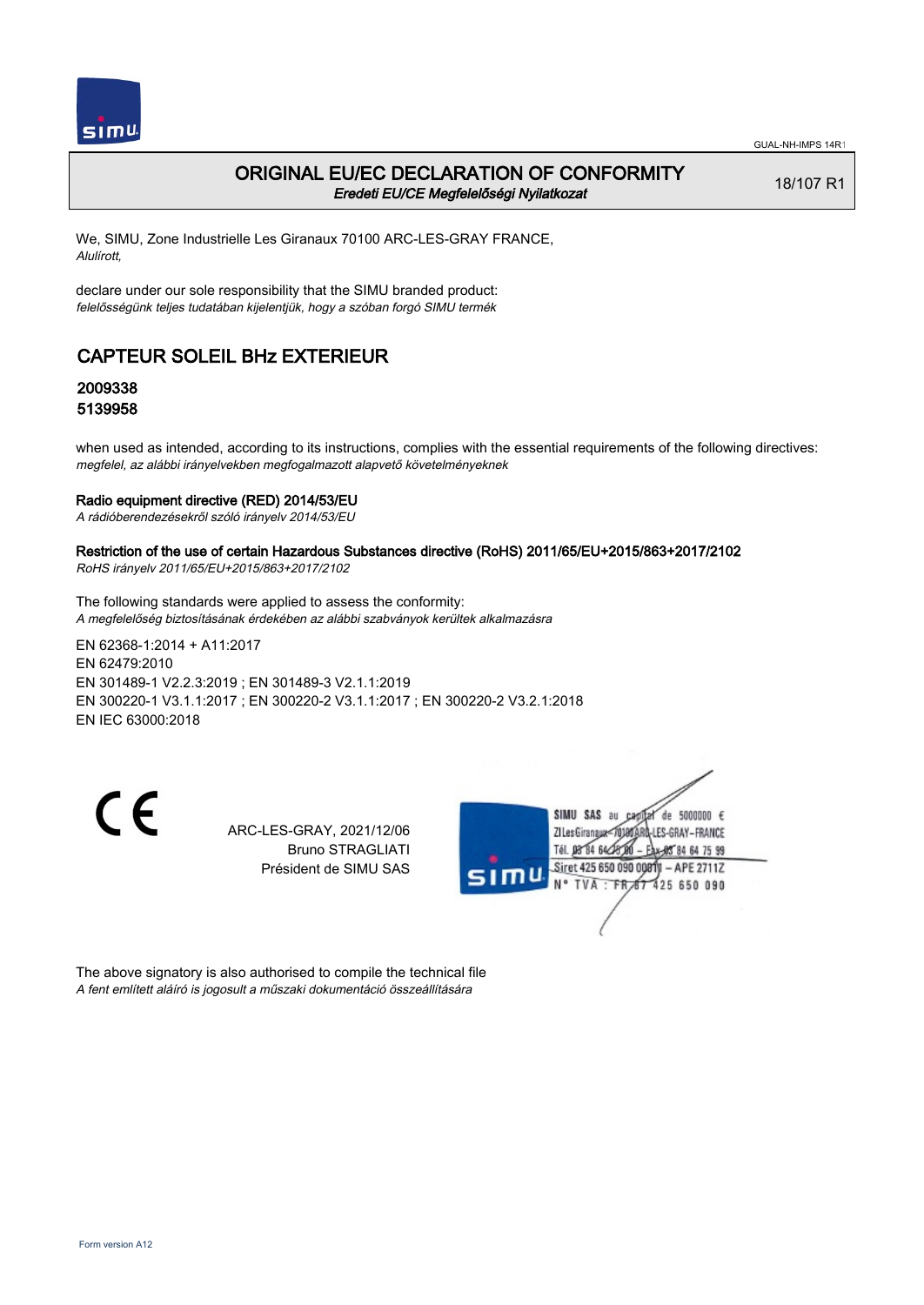

## ORIGINAL EU/EC DECLARATION OF CONFORMITY ORIGINALI ES/EB ATITIKTIES DEKLARACIJA

18/107 R1

We, SIMU, Zone Industrielle Les Giranaux 70100 ARC-LES-GRAY FRANCE, Mes,

declare under our sole responsibility that the SIMU branded product: atsakingai deklaruojame, kad SIMU kompanijos produktas

# CAPTEUR SOLEIL BHz EXTERIEUR

## 2009338 5139958

when used as intended, according to its instructions, complies with the essential requirements of the following directives: naudojamas pagal paskirtį, pagal gamintojo instrukcijas, atitinka esminius šių Direktyvų reikalavimus

#### Radio equipment directive (RED) 2014/53/EU

Radijo ryšio įrenginių direktyva 2014/53/EU

### Restriction of the use of certain Hazardous Substances directive (RoHS) 2011/65/EU+2015/863+2017/2102

PMNA (RoHS) direktyva 2011/65/EU+2015/863+2017/2102

The following standards were applied to assess the conformity: Įverinti deklaruojamą atitiktį buvo taikomi toliau nurodyti standartai

EN 62368‑1:2014 + A11:2017 EN 62479:2010 EN 301489‑1 V2.2.3:2019 ; EN 301489‑3 V2.1.1:2019 EN 300220‑1 V3.1.1:2017 ; EN 300220‑2 V3.1.1:2017 ; EN 300220‑2 V3.2.1:2018 EN IEC 63000:2018

CE

ARC-LES-GRAY, 2021/12/06 Bruno STRAGLIATI Président de SIMU SAS



The above signatory is also authorised to compile the technical file Asmuo, pasirašęs šią deklaraciją, taip pat turi įgaliojimą sudaryti techninę bylą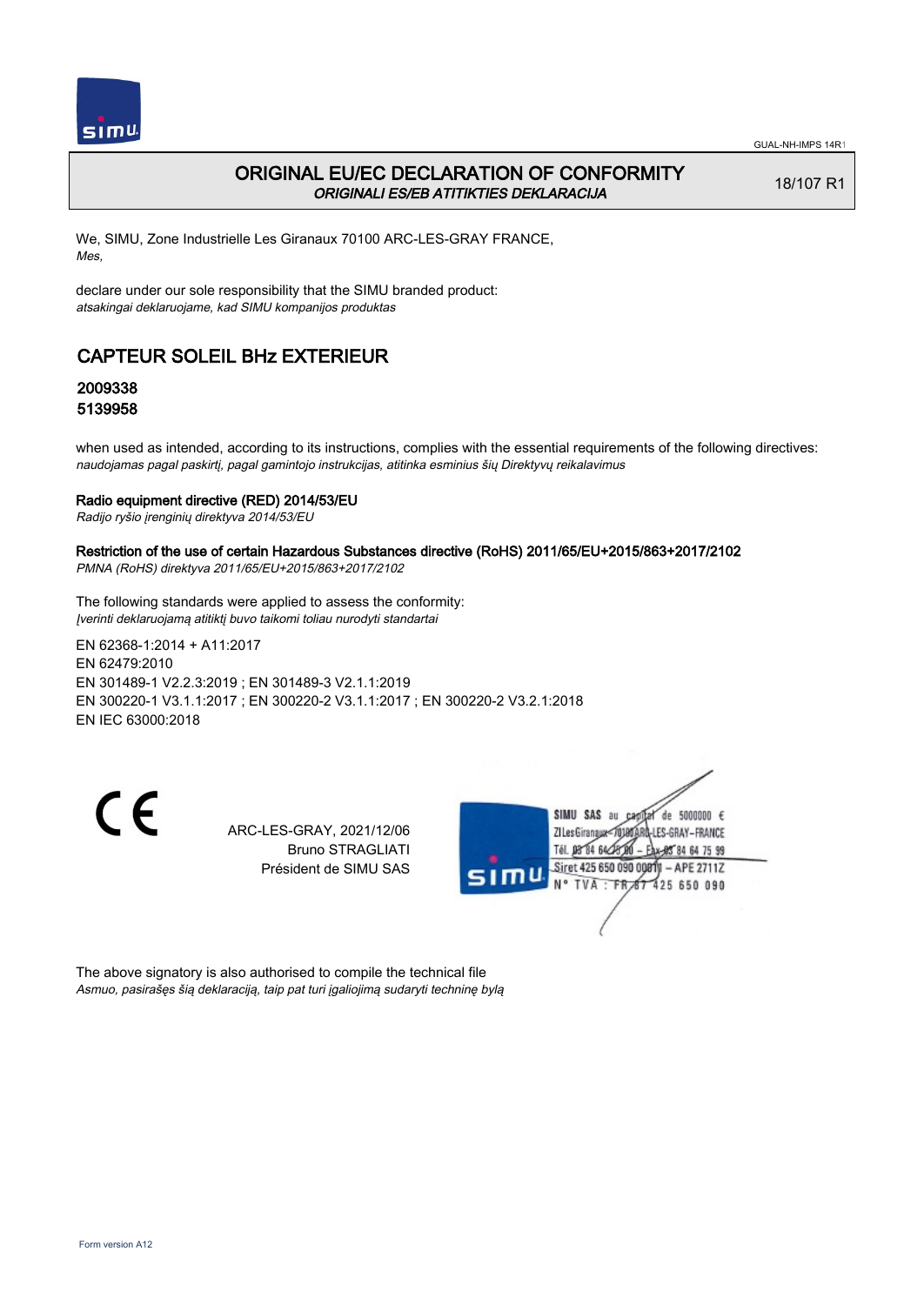

## ORIGINAL EU/EC DECLARATION OF CONFORMITY ES/EK ATBILSTĪBAS DEKLARĀCIJA

18/107 R1

We, SIMU, Zone Industrielle Les Giranaux 70100 ARC-LES-GRAY FRANCE, Mēs,

declare under our sole responsibility that the SIMU branded product: ar pilnu atbildību, apliecinām, ka SIMU zīmola produkti,

# CAPTEUR SOLEIL BHz EXTERIEUR

## 2009338 5139958

when used as intended, according to its instructions, complies with the essential requirements of the following directives: ja tie tiek lietoti saskaņā ar norādījumiem, atbilst šo direktīvu pamatprasībām

#### Radio equipment directive (RED) 2014/53/EU

Direktīva par radioiekārtu pieejamību tirgū 2014/53/EU

#### Restriction of the use of certain Hazardous Substances directive (RoHS) 2011/65/EU+2015/863+2017/2102

RoHs Direktīva par dažādu bīstamu vielu izmantošanas ierobežošanu elektriskās un elektroniskās iekārtās 2011/65/EU+2015/863+2017/2102

The following standards were applied to assess the conformity: Atbilstības deklarācijas novērtēšanai tiek pielietoti sekojoši standarti

EN 62368‑1:2014 + A11:2017 EN 62479:2010 EN 301489‑1 V2.2.3:2019 ; EN 301489‑3 V2.1.1:2019 EN 300220‑1 V3.1.1:2017 ; EN 300220‑2 V3.1.1:2017 ; EN 300220‑2 V3.2.1:2018 EN IEC 63000:2018

 $\epsilon$ 

ARC-LES-GRAY, 2021/12/06 Bruno STRAGLIATI Président de SIMU SAS



The above signatory is also authorised to compile the technical file Iepriekš minētā persona ir pilnvarota sastādīt tehnisko dokumentāciju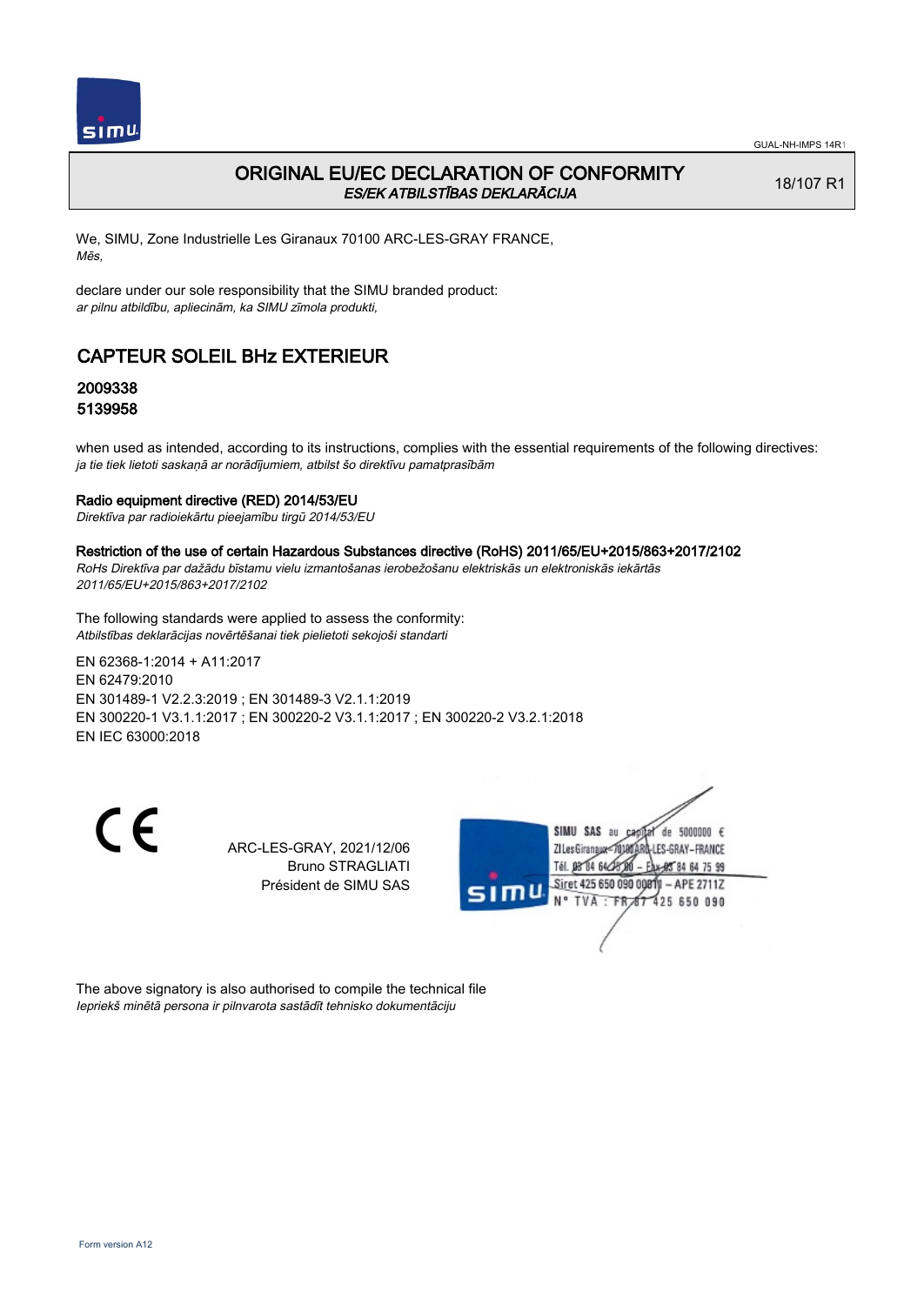

## ORIGINAL EU/EC DECLARATION OF CONFORMITY OORSPRONKELIJKE EU/EG-CONFORMITEITSVERKLARING

18/107 R1

We, SIMU, Zone Industrielle Les Giranaux 70100 ARC-LES-GRAY FRANCE, Wij,

declare under our sole responsibility that the SIMU branded product: verklaren op eigen verantwoordelijkheid dat het produkt van het SIMU

# CAPTEUR SOLEIL BHz EXTERIEUR

## 2009338 5139958

when used as intended, according to its instructions, complies with the essential requirements of the following directives: wanneer gebruikt voor de juiste toepassing voldoet aan de essentiële eisen van de volgende richtlijnen

### Radio equipment directive (RED) 2014/53/EU

Richtlijn radioapparatuur 2014/53/EU

## Restriction of the use of certain Hazardous Substances directive (RoHS) 2011/65/EU+2015/863+2017/2102

RoHS Richtlijn 2011/65/EU+2015/863+2017/2102

The following standards were applied to assess the conformity: De volgende referentiestandaarden worden toegepast om de overeenstemming te evalueren

EN 62368‑1:2014 + A11:2017 EN 62479:2010 EN 301489‑1 V2.2.3:2019 ; EN 301489‑3 V2.1.1:2019 EN 300220‑1 V3.1.1:2017 ; EN 300220‑2 V3.1.1:2017 ; EN 300220‑2 V3.2.1:2018 EN IEC 63000:2018

CE

ARC-LES-GRAY, 2021/12/06 Bruno STRAGLIATI Président de SIMU SAS



The above signatory is also authorised to compile the technical file De bovengenoemde persoon is ook bevoegd om het technisch dossier samen te stellen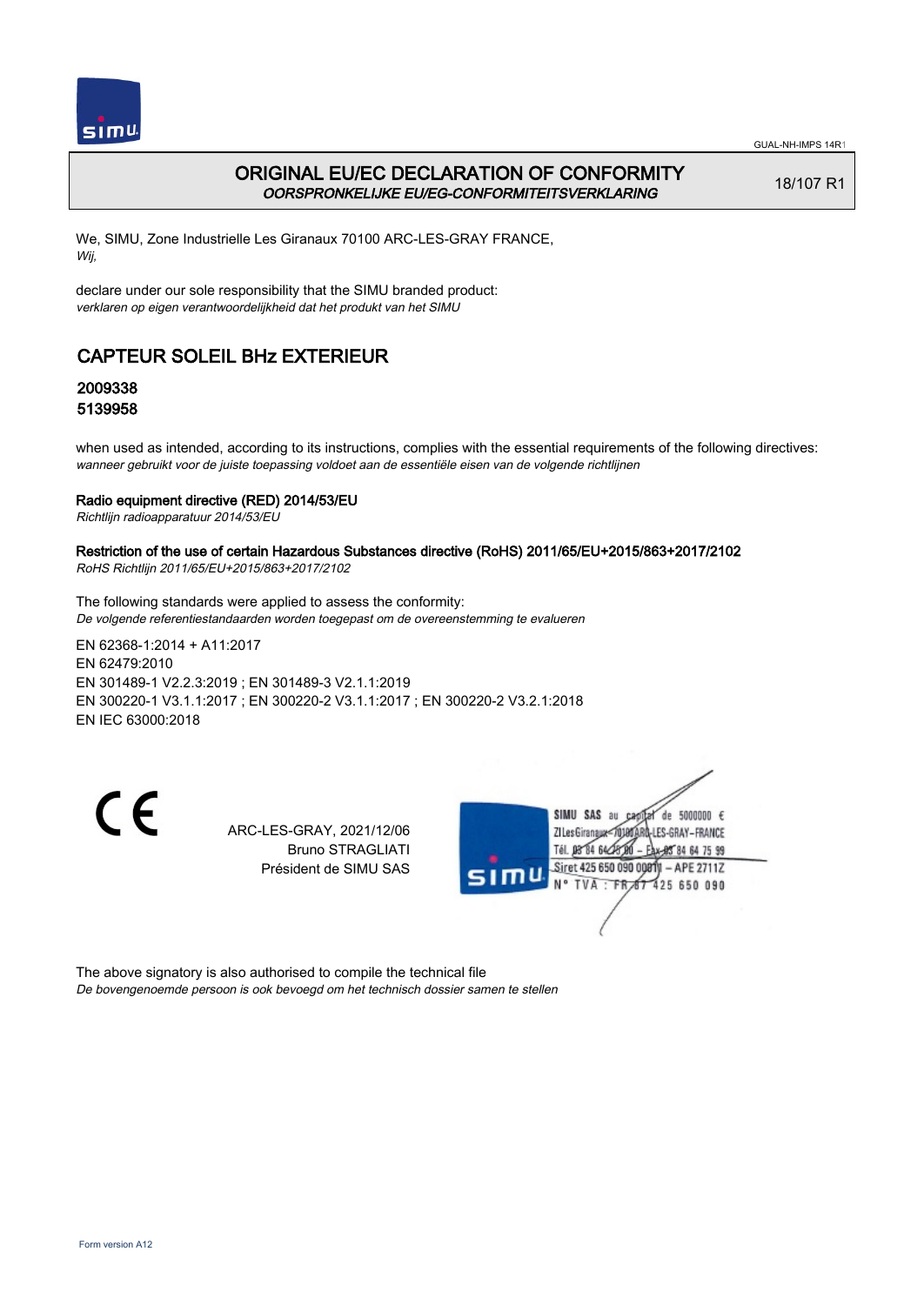

## ORIGINAL EU/EC DECLARATION OF CONFORMITY ORIGINAL EU / CE - ERKLÆRING

18/107 R1

We, SIMU, Zone Industrielle Les Giranaux 70100 ARC-LES-GRAY FRANCE, Vi,

declare under our sole responsibility that the SIMU branded product: erklærer under vårt eneansvar at SIMU merket produkt

# CAPTEUR SOLEIL BHz EXTERIEUR

## 2009338 5139958

when used as intended, according to its instructions, complies with the essential requirements of the following directives: når de brukes som forutsatt, i henhold til sin instruks, i samsvar med de grunnlegende kravene i følgende direktiver

#### Radio equipment directive (RED) 2014/53/EU

Radioutstyr direktivet 2014/53/EU

### Restriction of the use of certain Hazardous Substances directive (RoHS) 2011/65/EU+2015/863+2017/2102

RoHS-direktivet 2011/65/EU+2015/863+2017/2102

The following standards were applied to assess the conformity: Følgende referansestandarder ble brukt for å vurdere samsvar

EN 62368‑1:2014 + A11:2017 EN 62479:2010 EN 301489‑1 V2.2.3:2019 ; EN 301489‑3 V2.1.1:2019 EN 300220‑1 V3.1.1:2017 ; EN 300220‑2 V3.1.1:2017 ; EN 300220‑2 V3.2.1:2018 EN IEC 63000:2018

CE

ARC-LES-GRAY, 2021/12/06 Bruno STRAGLIATI Président de SIMU SAS



The above signatory is also authorised to compile the technical file Ovennevnte underskrevet fullmakt til å utarbeide den tekniske dokumentasjonen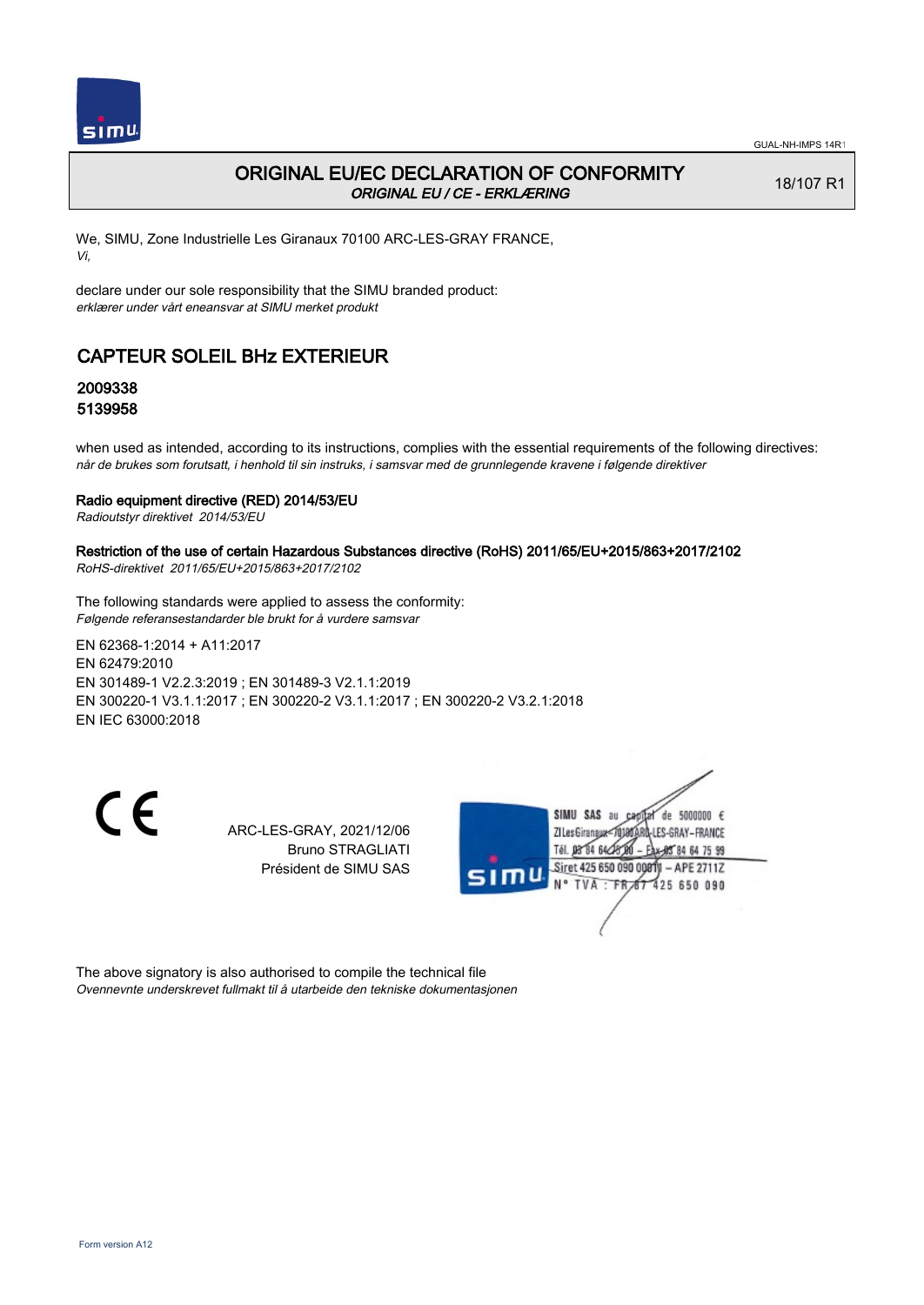

## ORIGINAL EU/EC DECLARATION OF CONFORMITY ORYGINALNA DEKLARACJA ZGODNOŚCI UE/WE

18/107 R1

We, SIMU, Zone Industrielle Les Giranaux 70100 ARC-LES-GRAY FRANCE, My,

declare under our sole responsibility that the SIMU branded product: deklarujemy z pełną odpowiedzialnością, że produkt oznaczony marką SIMU

# CAPTEUR SOLEIL BHz EXTERIEUR

## 2009338 5139958

when used as intended, according to its instructions, complies with the essential requirements of the following directives: gdy jest używany zgodnie z przeznaczeniem i instrukcjami, spełnia podstawowe wymagania następujących Dyrektyw

#### Radio equipment directive (RED) 2014/53/EU

Dyrektywa o urządzeniach radiowych 2014/53/EU

### Restriction of the use of certain Hazardous Substances directive (RoHS) 2011/65/EU+2015/863+2017/2102

Dyrektywa RoHS 2011/65/EU+2015/863+2017/2102

The following standards were applied to assess the conformity: Do oceny zgodności zostały zastosowane następujące normy

EN 62368‑1:2014 + A11:2017 EN 62479:2010 EN 301489‑1 V2.2.3:2019 ; EN 301489‑3 V2.1.1:2019 EN 300220‑1 V3.1.1:2017 ; EN 300220‑2 V3.1.1:2017 ; EN 300220‑2 V3.2.1:2018 EN IEC 63000:2018

CE

ARC-LES-GRAY, 2021/12/06 Bruno STRAGLIATI Président de SIMU SAS



The above signatory is also authorised to compile the technical file Osoba wskazana powyżej jest również upoważniony do przygotowania dokumentacji technicznej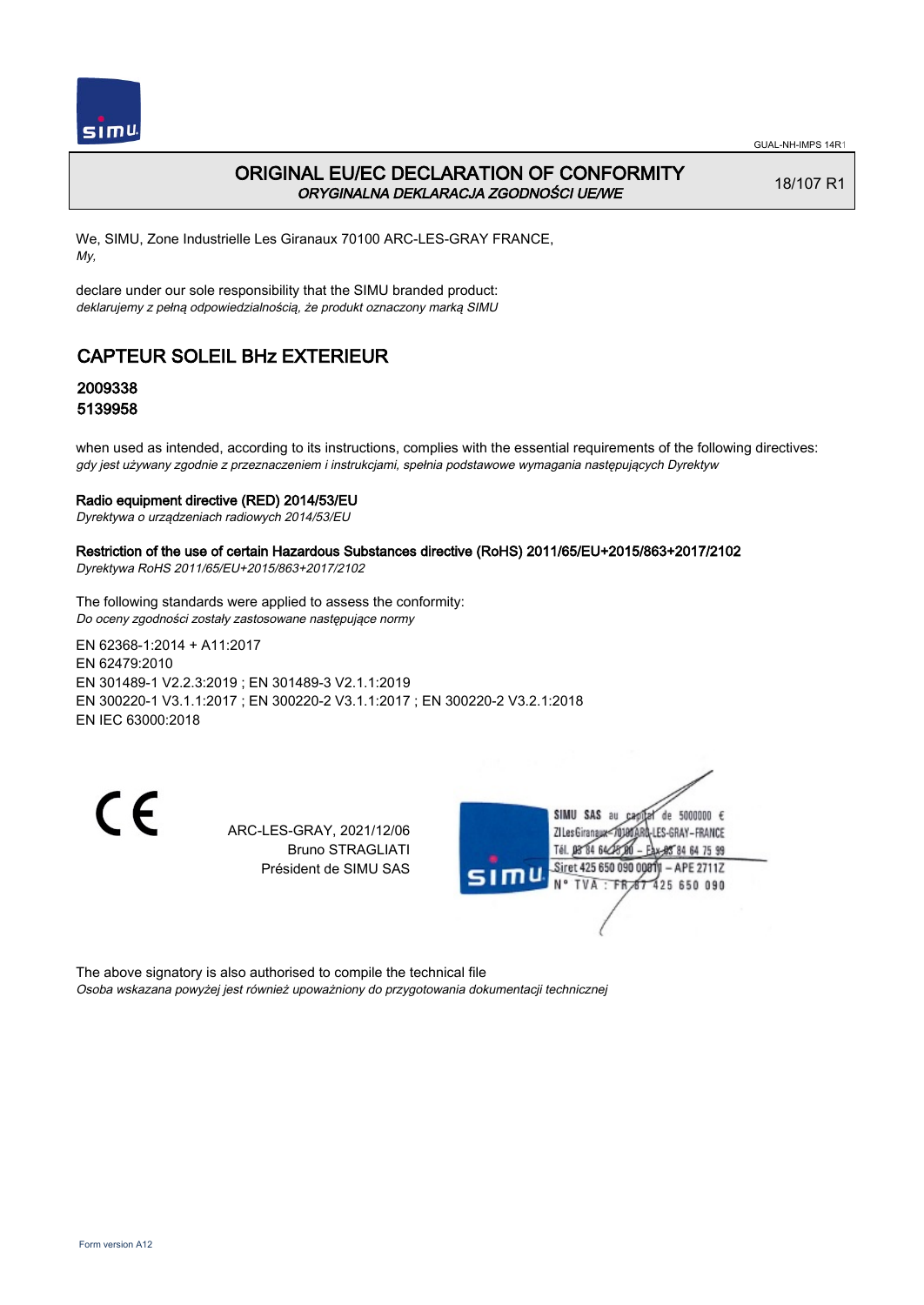

## ORIGINAL EU/EC DECLARATION OF CONFORMITY DECLARAÇÃO UE/CE DE CONFORMIDADE ORIGINAL

18/107 R1

We, SIMU, Zone Industrielle Les Giranaux 70100 ARC-LES-GRAY FRANCE, Nós,

declare under our sole responsibility that the SIMU branded product: declaramos sob nossa única responsabilidade que o dispositivo marca SIMU

# CAPTEUR SOLEIL BHz EXTERIEUR

## 2009338 5139958

when used as intended, according to its instructions, complies with the essential requirements of the following directives: Quando utilizado de acordo com sua a aplicação, segundo as suas instruções, cumpre os requisitos essenciais das seguintes diretivas

#### Radio equipment directive (RED) 2014/53/EU

Diretiva equipamentos de rádio 2014/53/EU

## Restriction of the use of certain Hazardous Substances directive (RoHS) 2011/65/EU+2015/863+2017/2102

Diretiva RoHS 2011/65/EU+2015/863+2017/2102

The following standards were applied to assess the conformity: As normas de referência apresentadas em seguida foram aplicadas para avaliar a conformidade

EN 62368‑1:2014 + A11:2017 EN 62479:2010 EN 301489‑1 V2.2.3:2019 ; EN 301489‑3 V2.1.1:2019 EN 300220‑1 V3.1.1:2017 ; EN 300220‑2 V3.1.1:2017 ; EN 300220‑2 V3.2.1:2018 EN IEC 63000:2018

CE

ARC-LES-GRAY, 2021/12/06 Bruno STRAGLIATI Président de SIMU SAS



The above signatory is also authorised to compile the technical file A pessoa nomeada acima também está autorizada a compilar o processo técnico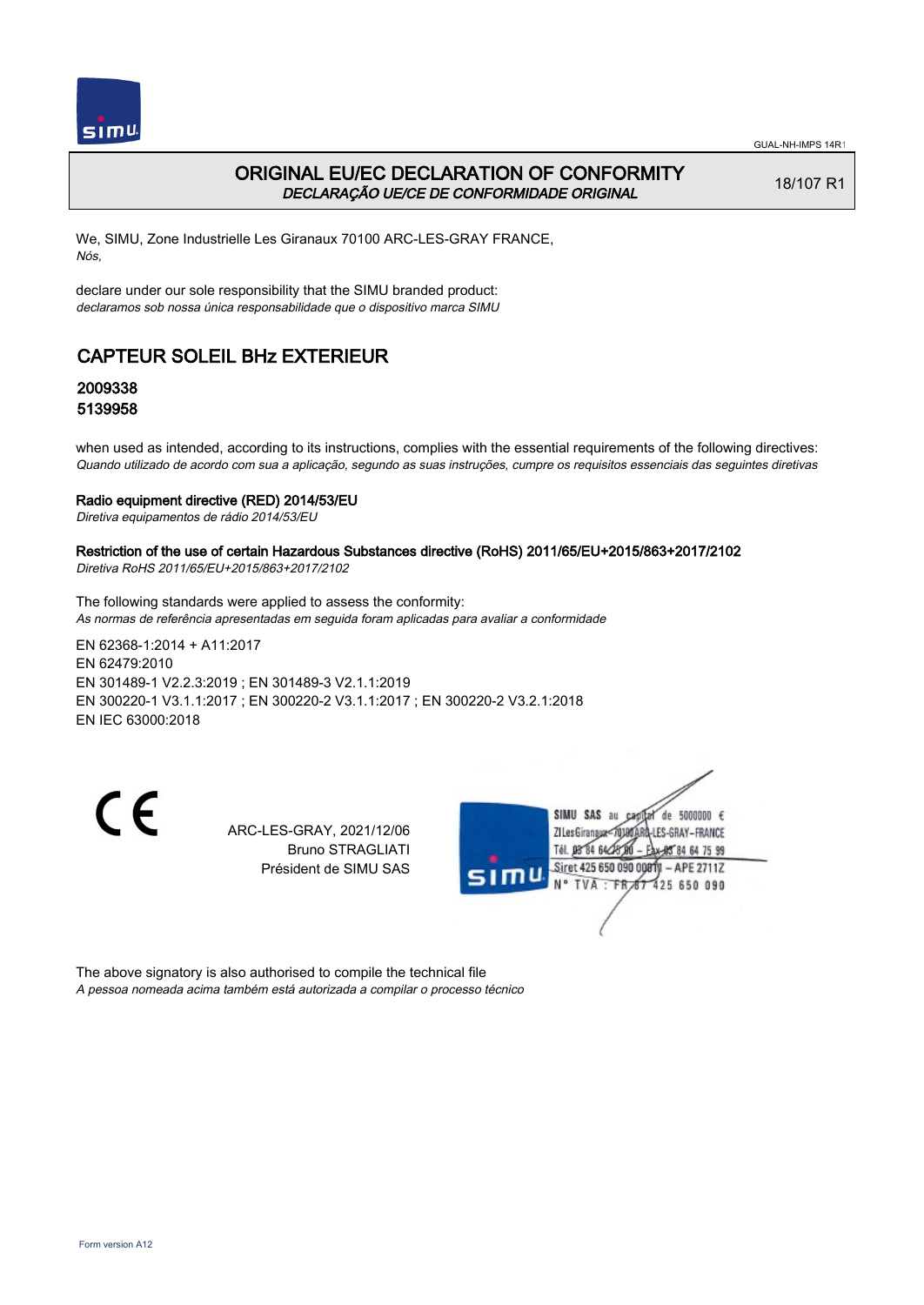

## ORIGINAL EU/EC DECLARATION OF CONFORMITY ORIGINAL EU/EC DECLARAIE DE CONFORMITATE

18/107 R1

We, SIMU, Zone Industrielle Les Giranaux 70100 ARC-LES-GRAY FRANCE, Noi,

declare under our sole responsibility that the SIMU branded product: declarăm pe propria răspundere că produsele marca SIMU

# CAPTEUR SOLEIL BHz EXTERIEUR

## 2009338 5139958

when used as intended, according to its instructions, complies with the essential requirements of the following directives: utilizate conform destinaiei lor, aa cum este descris în manualul de utilizare, sunt în conformitate cu cerinele eseniale ale următoarelor directive

### Radio equipment directive (RED) 2014/53/EU

Directiva privind echipamentele radio 2014/53/EU

### Restriction of the use of certain Hazardous Substances directive (RoHS) 2011/65/EU+2015/863+2017/2102

Directiva RoHS 2011/65/EU+2015/863+2017/2102

The following standards were applied to assess the conformity: Următoarele standarde de referină au fost aplicate pentru respectarea conformităii

EN 62368‑1:2014 + A11:2017 EN 62479:2010 EN 301489‑1 V2.2.3:2019 ; EN 301489‑3 V2.1.1:2019 EN 300220‑1 V3.1.1:2017 ; EN 300220‑2 V3.1.1:2017 ; EN 300220‑2 V3.2.1:2018 EN IEC 63000:2018

 $\epsilon$ 

ARC-LES-GRAY, 2021/12/06 Bruno STRAGLIATI Président de SIMU SAS



The above signatory is also authorised to compile the technical file Semnatarul de mai sus este, de asemenea, autorizat să întocmească dosarul tehnic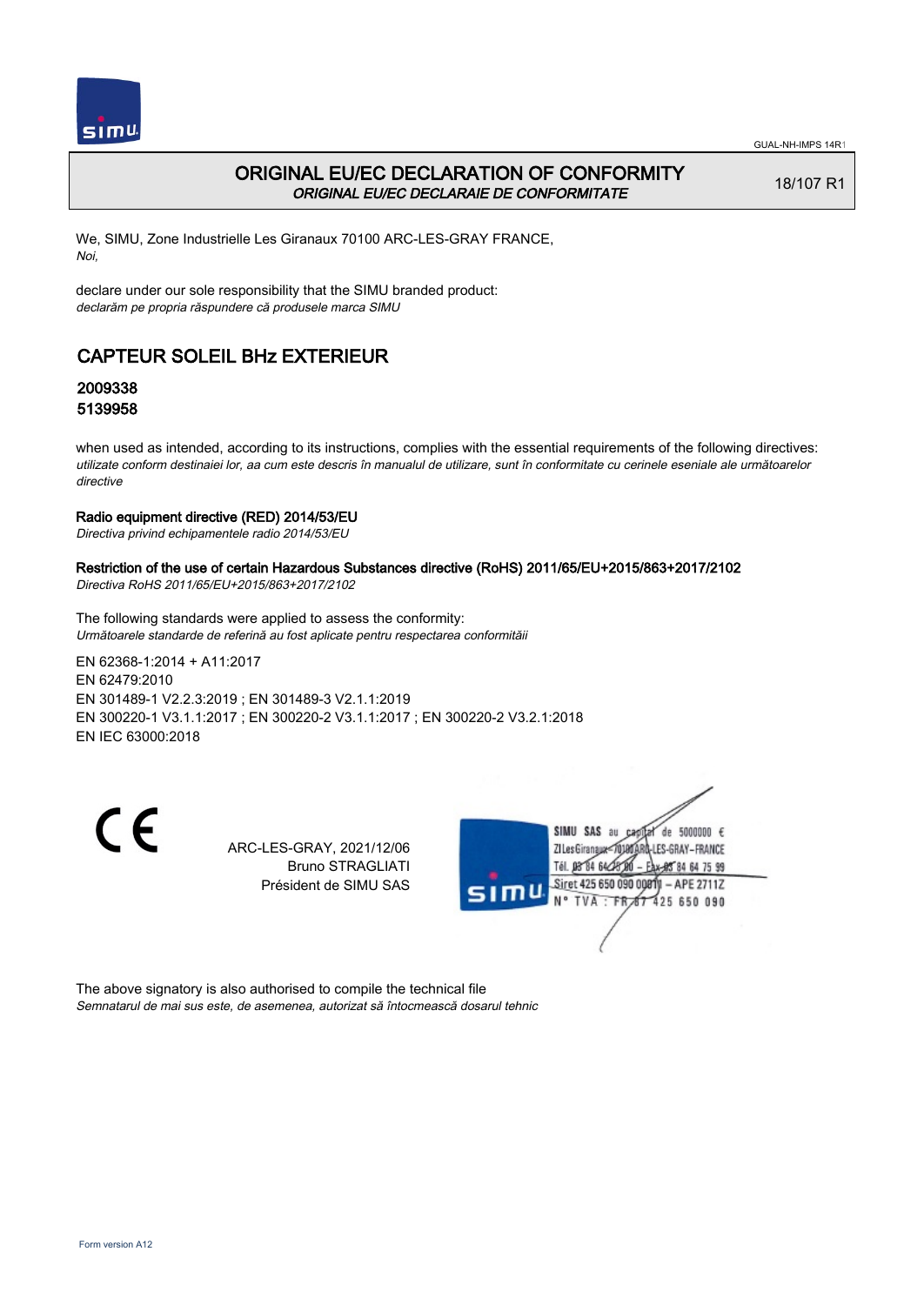

## ORIGINAL EU/EC DECLARATION OF CONFORMITY ORIGINAL EU/EG-FÖRSÄKRAN OM ÖVERENSSTÄMMELSE

18/107 R1

We, SIMU, Zone Industrielle Les Giranaux 70100 ARC-LES-GRAY FRANCE, Vi,

declare under our sole responsibility that the SIMU branded product: försäkrar på eget ansvar att produkten av varumärket SIMU

# CAPTEUR SOLEIL BHz EXTERIEUR

## 2009338 5139958

when used as intended, according to its instructions, complies with the essential requirements of the following directives: uppfyller de grundläggande kraven i följande direktiv när den används på det sätt som avses, i enlighet med bruksanvisningen

### Radio equipment directive (RED) 2014/53/EU

Direktivet om radioutrustning 2014/53/EU

## Restriction of the use of certain Hazardous Substances directive (RoHS) 2011/65/EU+2015/863+2017/2102

RoHS-direktivet 2011/65/EU+2015/863+2017/2102

The following standards were applied to assess the conformity: Följande referensnormer har tillämpats för att göra en bedömning av överensstämmelsen

EN 62368‑1:2014 + A11:2017 EN 62479:2010 EN 301489‑1 V2.2.3:2019 ; EN 301489‑3 V2.1.1:2019 EN 300220‑1 V3.1.1:2017 ; EN 300220‑2 V3.1.1:2017 ; EN 300220‑2 V3.2.1:2018 EN IEC 63000:2018

CE

ARC-LES-GRAY, 2021/12/06 Bruno STRAGLIATI Président de SIMU SAS



The above signatory is also authorised to compile the technical file Den person som anges ovan är också behörig att ställa samman den tekniska dokumentationen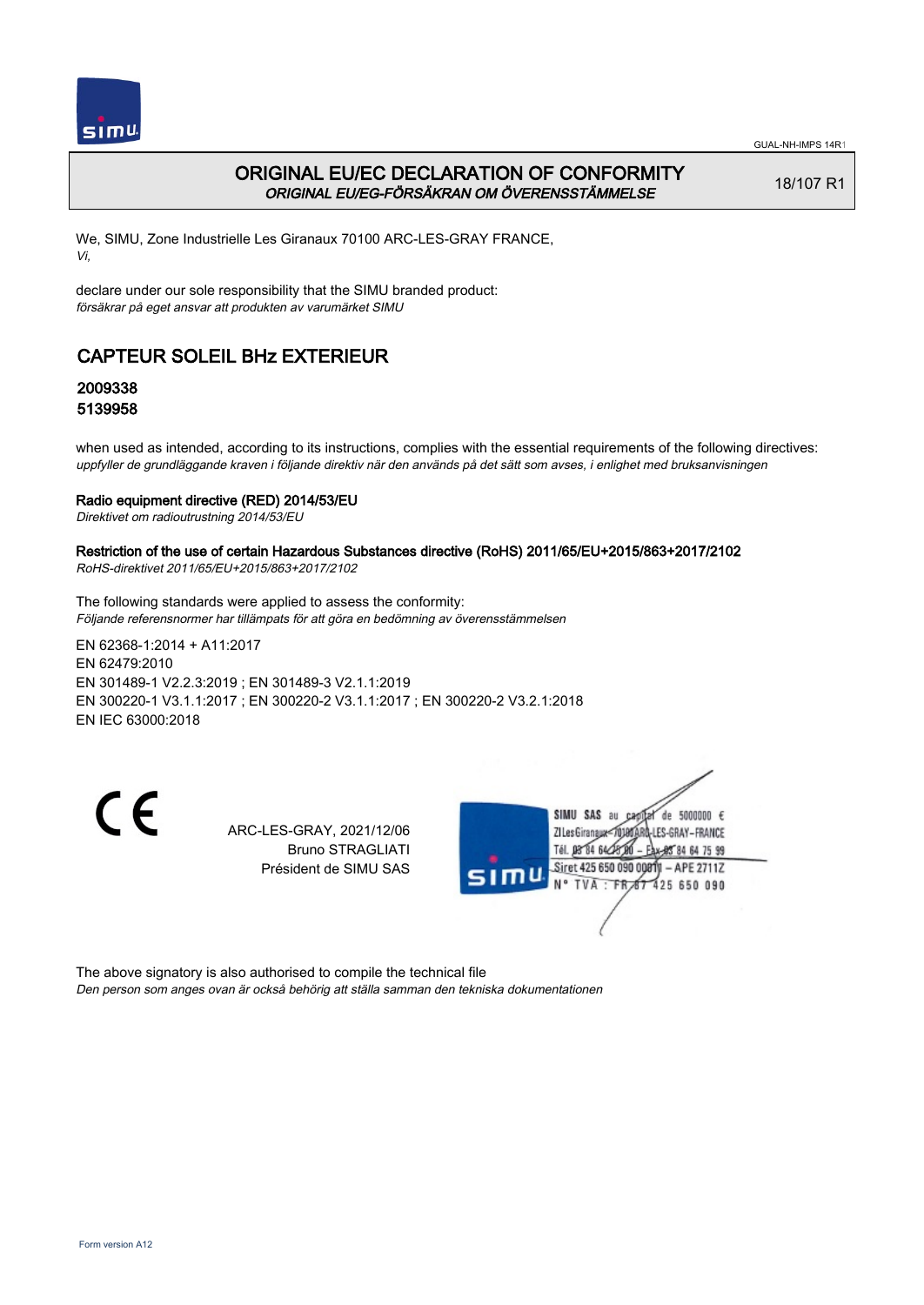

## ORIGINAL EU/EC DECLARATION OF CONFORMITY ORIGINÁLNE VYHLÁSENIE EU/ES O ZHODE

18/107 R1

We, SIMU, Zone Industrielle Les Giranaux 70100 ARC-LES-GRAY FRANCE, My,

declare under our sole responsibility that the SIMU branded product: vyhlasujeme na svoju výlučnú zodpovednosť, že výrobok značky SIMU

# CAPTEUR SOLEIL BHz EXTERIEUR

## 2009338 5139958

when used as intended, according to its instructions, complies with the essential requirements of the following directives: ak je používaný v súlade s účelom použitia a s návodom, spĺňa základné požiadavky týchto smerníc

#### Radio equipment directive (RED) 2014/53/EU

Smernica o sprístupňovaniu rádiových zariadení na trhu 2014/53/EU

#### Restriction of the use of certain Hazardous Substances directive (RoHS) 2011/65/EU+2015/863+2017/2102

Smernica o obmedzení používania určitých nebezpečných látok v elektrických a elektronických zariadeniach 2011/65/EU+2015/863+2017/2102

The following standards were applied to assess the conformity: Pre posúdenie zhody boli použité následujúce normy

EN 62368‑1:2014 + A11:2017 EN 62479:2010 EN 301489‑1 V2.2.3:2019 ; EN 301489‑3 V2.1.1:2019 EN 300220‑1 V3.1.1:2017 ; EN 300220‑2 V3.1.1:2017 ; EN 300220‑2 V3.2.1:2018 EN IEC 63000:2018

C E

ARC-LES-GRAY, 2021/12/06 Bruno STRAGLIATI Président de SIMU SAS



The above signatory is also authorised to compile the technical file uvedená osoba je tiež osoba zodpovedná za vypracovanie technickej dokumentácie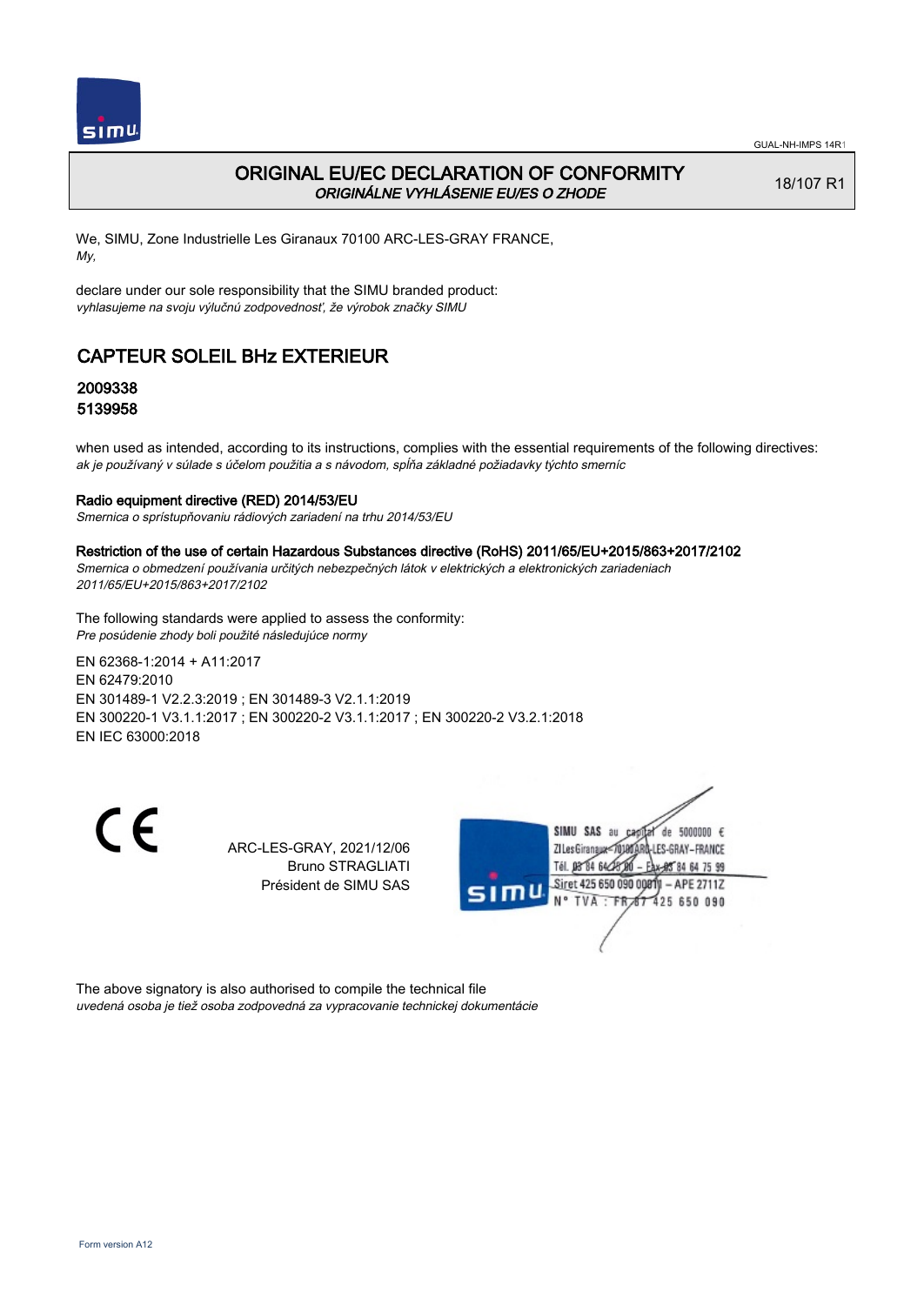

## ORIGINAL EU/EC DECLARATION OF CONFORMITY IZJAVA O SKLADNOSTI / IZJAVA O LASTNOSTIH

18/107 R1

We, SIMU, Zone Industrielle Les Giranaux 70100 ARC-LES-GRAY FRANCE, Mi,

declare under our sole responsibility that the SIMU branded product: S polno odgovornostjo izjavljamo, da izdelki blagovne znamke SIMU

# CAPTEUR SOLEIL BHz EXTERIEUR

## 2009338 5139958

when used as intended, according to its instructions, complies with the essential requirements of the following directives: ko se uporabljajo v skladu z namembnostjo in navodili, ustrezajo bistvenim zahtevam naslednjih direktiv

#### Radio equipment directive (RED) 2014/53/EU

Ditrektiva o Radijski opremi 2014/53/EU

### Restriction of the use of certain Hazardous Substances directive (RoHS) 2011/65/EU+2015/863+2017/2102

Direktiva RoHS 2011/65/EU+2015/863+2017/2102

The following standards were applied to assess the conformity: Za preverjanje skladnosti so bili uporabljeni naslednji standardi

EN 62368‑1:2014 + A11:2017 EN 62479:2010 EN 301489‑1 V2.2.3:2019 ; EN 301489‑3 V2.1.1:2019 EN 300220‑1 V3.1.1:2017 ; EN 300220‑2 V3.1.1:2017 ; EN 300220‑2 V3.2.1:2018 EN IEC 63000:2018

CE

ARC-LES-GRAY, 2021/12/06 Bruno STRAGLIATI Président de SIMU SAS



The above signatory is also authorised to compile the technical file Podpisnik, naveden zgoraj, je pooblaščen tudi za pripravo tehnične dokumentacije